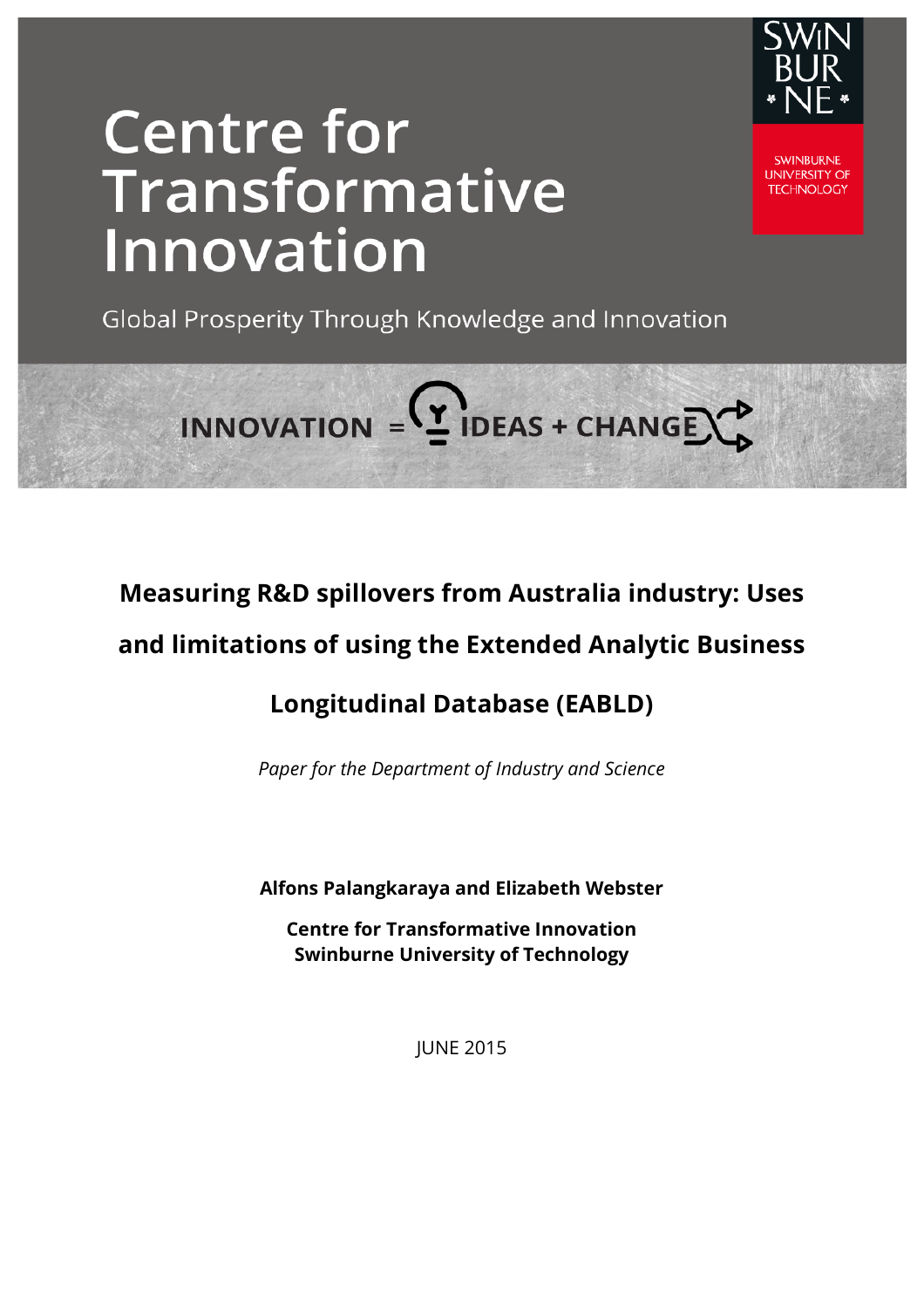## **Measuring R&D spillovers from Australia industry: Uses and limitations of using the Extended Analytic Business Longitudinal Database (EABLD)**

Paper for the Department of Industry and Science

### **Alfons Palangkaraya and Elizabeth Webster Centre for Transformative Innovation, Swinburne University of Technology**

**JUNE 2015**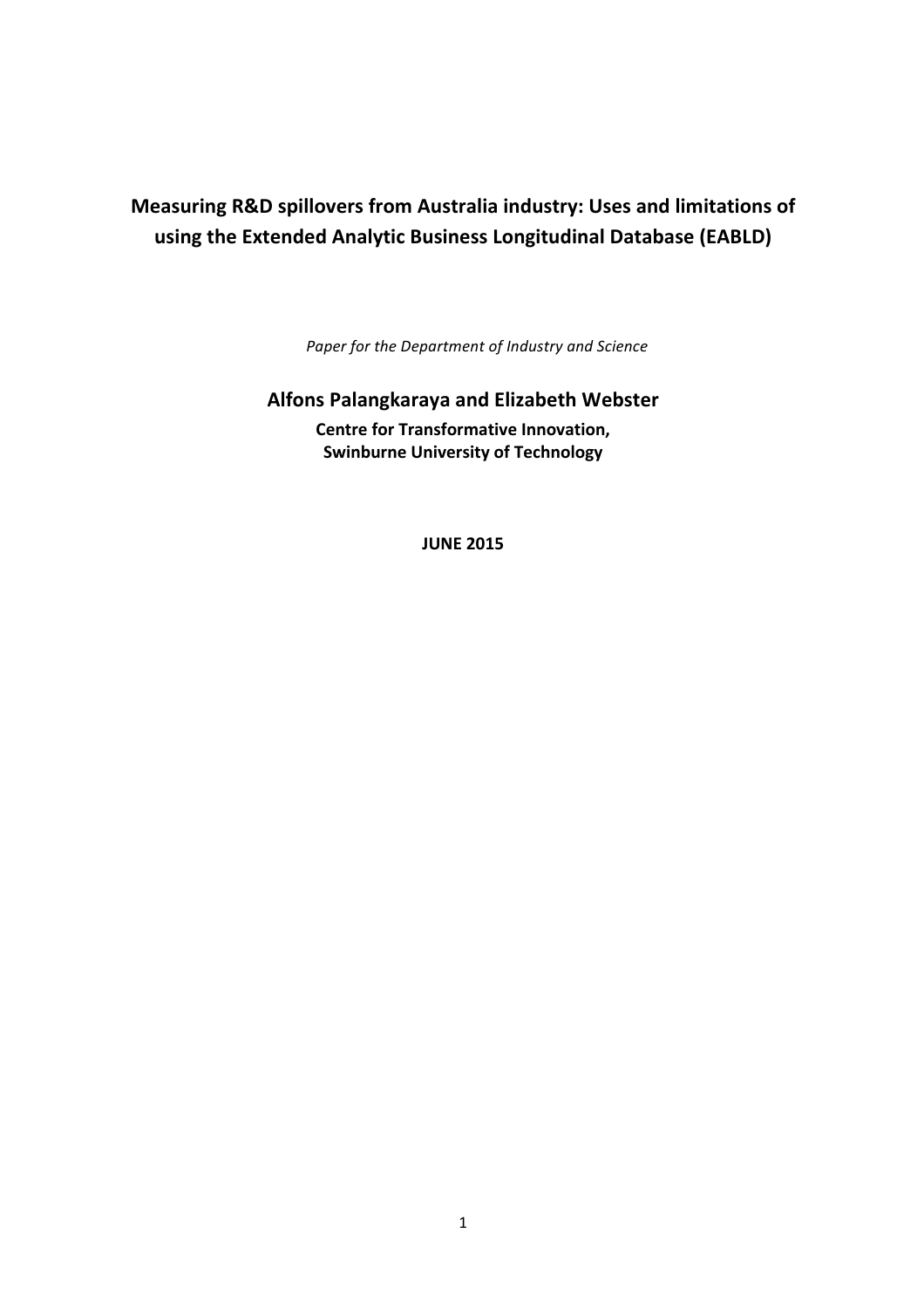#### **Introduction**

Access to firm-level datasets from within the Australia Bureau of Statistics (ABS) is a watershed moment for empirical research into Australian firm performance. Hitherto, empirical work in this area has been limited to small and possibly biased datasets comprising firm-level information.

To produce robust results and identify causality, datasets should include both cross-sectional and time dimensions. Cross-sectional data is data on units (eg individual firms; industries; countries or people) for one period of time. Time series data is data on a unit (firm, individual, industry, country etc) for a series of time periods. Panel data is both time series and cross-sectional and thus contains data on multiple units over multiple time periods.

Small datasets, which are typically contain a single cross-section, rarely produce results that have the degree of robustness to which policy makers are now accustomed. In the areas of health, education, social security and labour market, panel data analysis is the norm. The paucity of firm panel data analysis makes it hard to convince broader audiences of the effects  $-$  or lack thereof  $-$  of industry programs and policies. Since 2013, the ABS has been allowing the research community to interrogate their unpublished firm-level datasets, albeit under strict confidentiality protocols.

There are two main ABS datasets. The first is based on the ABS Business Characteristics Survey (BCS), an annual mail-out/mail-back survey designed to collect detailed information on firm characteristics. Each year the survey contains a consistent set of core questions on business structure and operations, finance, markets and competition, innovation and many others to allow comparison over time (ABS, 2014). The respondents comprise a sample of Small and Medium Enterprises (SMEs) and a census of large firms. The observation unit is Type of Activity Unit (TAU), <sup>1</sup> which is equivalent to a "firm" having either single or multiple Australian Business Number (ABN). When the data is linked to ABS held taxation records from Australian Taxation Office (ATO), there are about 9000 units from 2005-06 to 2011-12. This dataset is called the Super Main Unit Record File (SMURF).

The second dataset is constructed based on ABS held ATO Business Activity Statements and Business Income Tax (BAS-BIT) administrative records. The first year is 2001-02. Although the ATO data is collected on an ABN level, with certain assumptions it can be concorded to a TAU level data and linked to TAU level ABS datasets such as SMURF and the ABS R&D survey. In addition, using the same concordance, non-ABS data such as intellectual property applications can be linked as well the BAS-BIT dataset. As of May 2014, this dataset contains about 9 million records with reported sales revenue value. There are about 800,000 to 850,000 TAUs with both revenue and wage data per year. The ABS (2014) calls this dataset that links BAS-BIT, ABSBR, BCS and Economic Activity Survey (EAS) the Extended Analytic Business Longitudinal Dataset (EABLD).

Both datasets are firm-level panel data which means they include both cross-sectional and time series dimensions. The time dimension of panel data allows the researcher to more carefully identify factors that precede others in time; and the cross-sectional aspect allows the researcher to identify

 $<sup>1</sup>$  A Type of Activity Unit is a producing unit comprising one or more business entities, sub-entities or branches</sup> of a business entity that can report production and employment activities.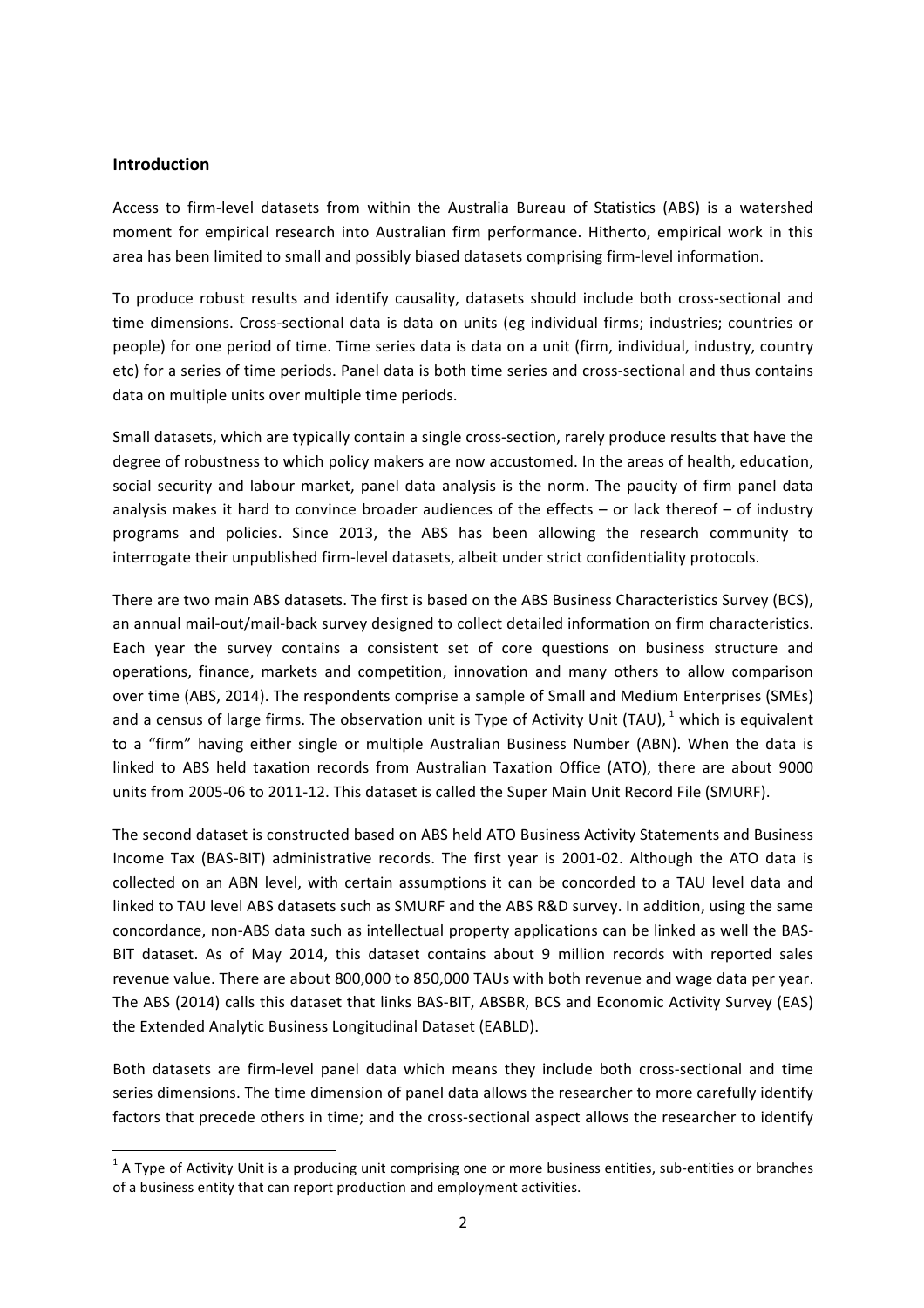factors that are associated with one unit and not another. Together the data gives a stronger and more sensitive test for causal inference. Panel data analysis is now the standard for micro-economic research. 

In this paper, we review the uses and limitations of using the EABLD for policy analysis  $-$  with reference where applicable to the SMURF. We then undertake some preliminary investigations to test how knowledge spillovers from neighbourhood firms will affect a given firm's productivity.

#### **Uses and limitations of using the SMURF and EABLD**

#### *A description of the dataset*

The SMURF comprises a rolling 5-year window sample of about 7000 Australian SMEs and a census of about 2000 large firms who are respondents to annual Business Characteristics Survey. To limit respondent burden, each SME remains in the survey for 5 waves before being replaced by another SME. The greatest value of the SMURF is its rich array of variables from various topics covered by the BCS Survey: Business structure and operations, Finance, Markets and Competition, Innovation, Barriers to Business performance, Skills, and Use of IT (ABS, 2014). For example, SMURF contains basic economic data (revenue, employment, wages, investment, export and capital) and qualitative responses (i.e. yes/no) on main industry, innovation, market, business focus, and government assistance *inter alia*. Unfortunately, the SMURF does not include management or human resource variables. As a major current theory argues that the explanation for the wide variance in productivity differences can be traced to differences in management and human resource practices, this is a critical omission. The way to test this empirically is to model productivity from a firm-level dataset that includes both production and managerial variables.

The EABLD is a proof of concept for ABS Firm level Strategy currently being developed to address increasing demand from policy makers and the research community (ABS, 2014). It is a linked dataset comprising ABS held BAS-BIT tax data, ABS Business Register, Business Characteristics Survey and Economic Activity Survey data. It contains about 40 million records since 2001-02. However, not all these 40 million contain records for the basic economic fields. There are about 1.3 million ABNs per year with some economic data, but only 250,000 to 300,000 ABNs per year with complete wage, revenue and assets records. The main missing variable is assets – which are missing for 32% of firms which have complete records for revenue and wages. We estimate that the number of trading businesses is about 800,000 to 850,000, and that firms with missing asset values but positive wage and revenue data are going concerns in the economic sense.

We believe it is desirable to test our models on both the sample of 250,000 to 300,000 firms with reported assets and the larger population of 800,000 to 850,000 firms. Although the former is more complete, it is biased towards large firms and may therefore return biased parameter estimates (depending on our research question). The latter is a relatively unbiased sample and given our econometric estimates generally compare a firm's current state with its past state, the lack of asset data may not compromise the estimates.

The EABLD is a more limited dataset than the SMURF in terms of variables  $-$  mainly limited to revenue, wages, costs, exports, 4-digit industry classification – but it does covers all tax paying ABNs in Australia that can be linked to the datasets mentioned above. The EABLD does not contain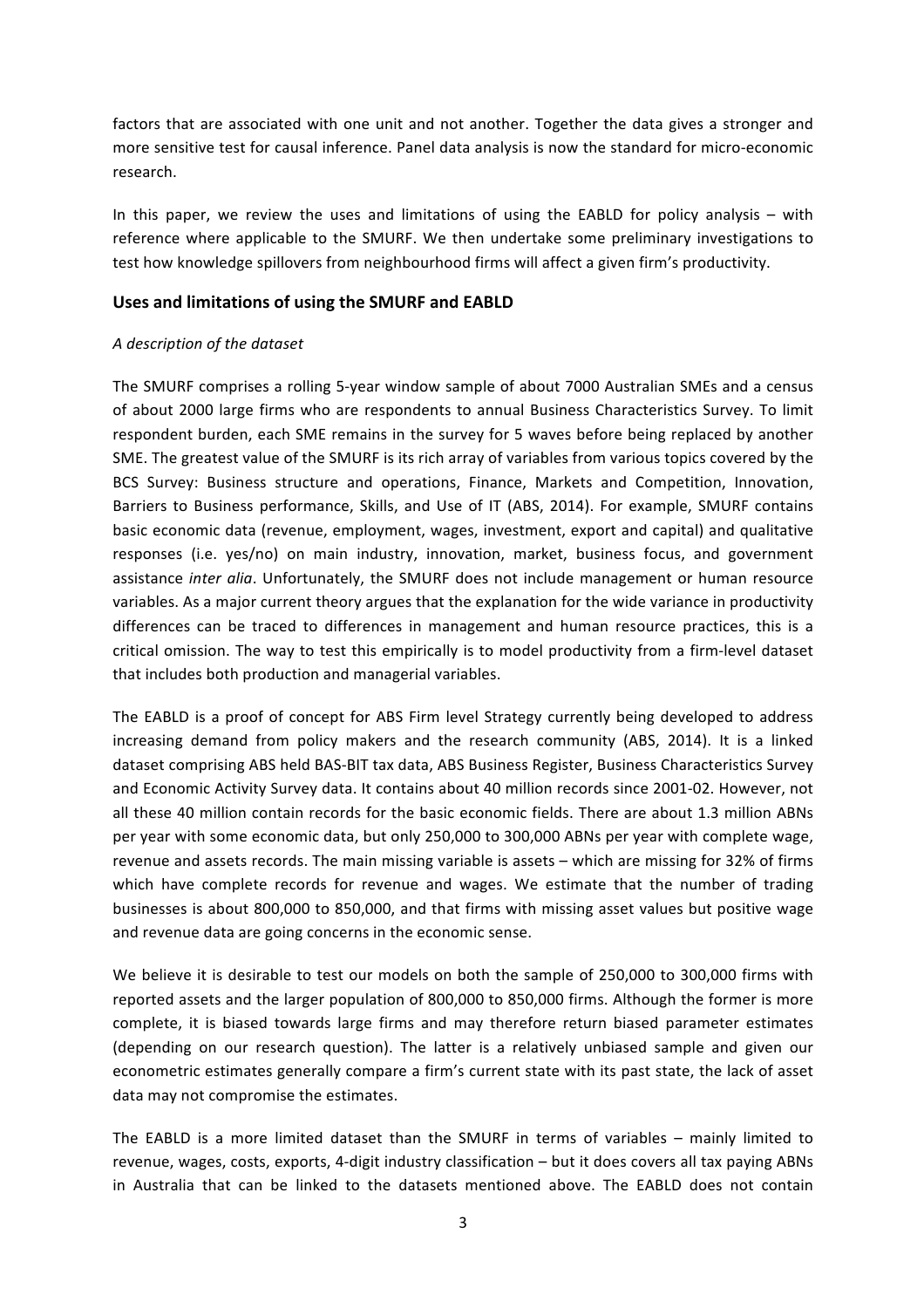employment numbers and these need to be estimated from the wage bill data and average weekly earnings.<sup>2</sup> Notwithstanding, the power of this dataset is tremendous. It means we can extract very granular findings on different sectors of the economy, subject to confidentiality. Furthermore, it is possible for us to send the ABS ABN-linked data and then analyse our own data on their dataset.

#### Use of linked administrative data

<u> 1989 - Johann Barn, mars ann an t-Amhain an t-Amhain an t-Amhain an t-Amhain an t-Amhain an t-Amhain an t-Amh</u>

Administrative data are data collected without any direct survey of the original sources of information such as individuals, households, firms, etc. (Chetty, 2012). For example, data collected by the public sector when administering school records, income tax filing and the social welfare payment systems are parts of public administrative data. Similarly, "administrative" data such as supermarket inventory and cashier scanner data collected by the private sector are also parts of the administrative data.

There are many benefits from the use of administrative data in empirical research and the potential for these benefits have increased rapidly as more data become available electronically and computer technology required for processing and analysing them progresses. Chetty (2012), for example, has argued that administrative data provide higher quality information without the common problems faced by survey data such as missing observations or sample attrition. In addition, the large sample size (covering the universal or near-universal population) and long longitudinal aspects of administrative data are particularly attractive for development of more robust and rigorous analytical approach. For example, administrative data allows researchers to "conduct sharper tests of existing models and tests of theories that had previously been difficult to assess" (Einav and Levin, 2014).

These benefits and their impacts on research quality are evidenced by the rising adoption of linked administrative data in studies published in top economic journals (Chetty, 2012; Einav and Levin 2014). Looking at micro-data based articles published in American Economic Review, Journal of *Political Economy*, *Quarterly Journal of Economics* and *Econometrica*, Chetty (2012) found a significant decrease in the proportion of articles which used only pre-existing survey data and significant increase in the proportion of those which use administrative data over the period 1980-2010. For example, in *Quarterly Journal of Economics*, the proportion of published micro-data studies using pre-existing survey dropped from around 90 per cent in 1980 to around 10 per cent in 2010. In contrast, the proportion of studies using administrative data jumped from less than 15 per cent to around 75 per cent in the same period.

Similarly, Einav and Levin (2014) reviewed a number of important studies to illustrate how the use of public sector administrative records can produce high impact research outcomes across fields. One of such studies is Piketty and Saez (2014) which relies on administrative tax record data to study the long-run income inequality in the US and Europe. Without the administrative data the study would not have been possible because available survey data "cannot measure top percentile incomes accurately because of the small sample size and top coding". In this type of study, it is crucial to include the top percentile population given their "very large role in the evolution of inequality".

 $2$  The ABS (2015) is developing a Linked Longitudinal Employer-Employee Database based on BAS-BIT and personal income tax information which can provide estimates for employment numbers.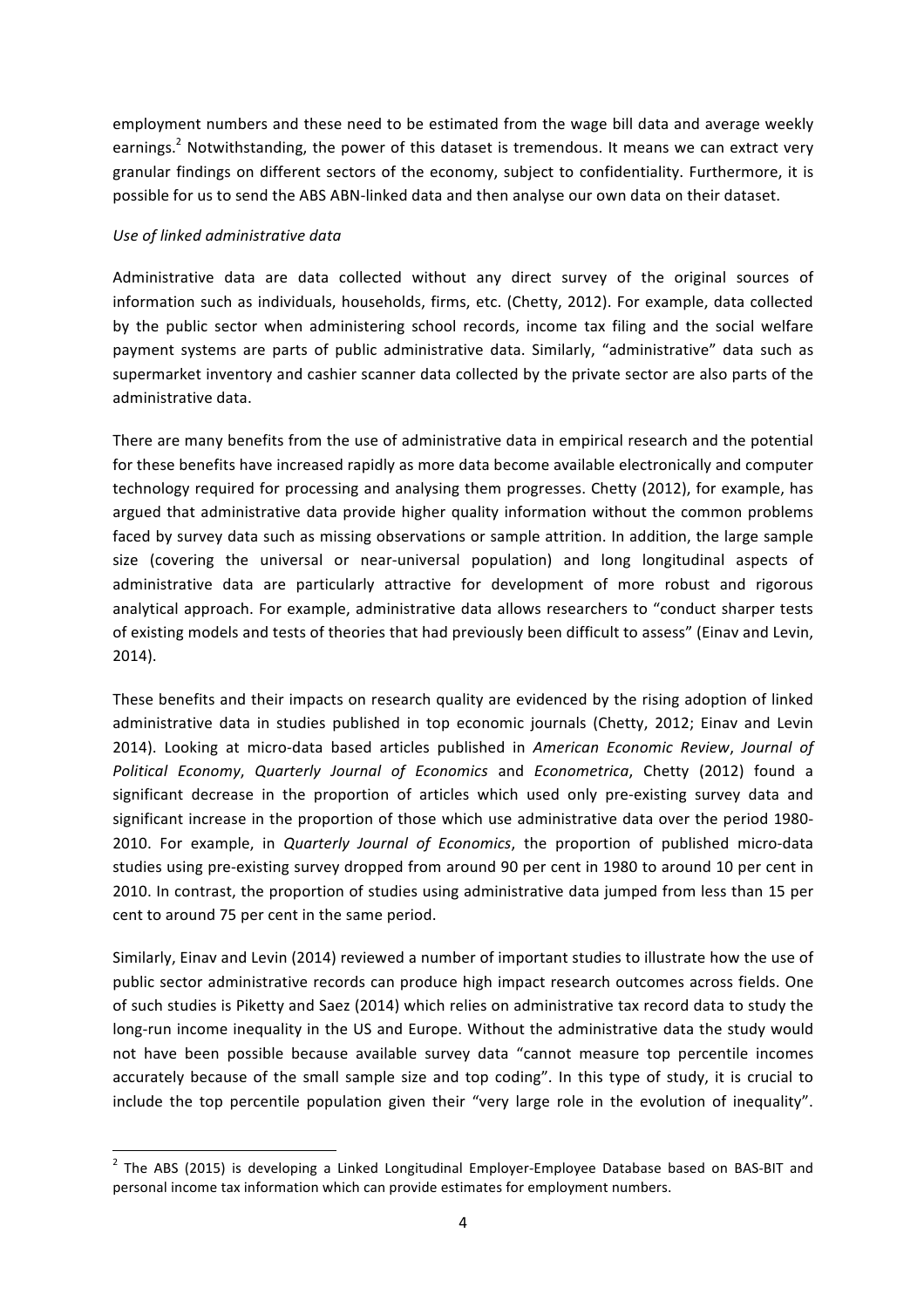Furthermore, survey data "have a much shorter time span—typically a few decades—than tax data that often cover a century or more".

In addition to their potential contribution for academic research, administrative data are potentially highly valuable for conducting policy evaluation with clear causal inference. The reason is the universalness or near-universalness of administrative data which allow for data linking across different records or existing survey data in order to track policy outcomes on target population. Einav and Levin (2014) cited a recent study by Akerman et al.'s (2013) on the effects of broadband Internet access by exploiting regional variation in Norway in terms of the timing of broadband rollout and its effects on wages and firm productivity using linked individual and firm tax record data.

#### *Administrative data availability*

Administrative data in the form of linked public record data have only been available for researchers in few countries, notably Scandinavian countries such as Denmark and Finland. Researchers from other countries would almost always need to collaborate with the researchers based in which administrative data are made available.

Unfortunately, as stated in Productivity Commission's annual report (2013, Chapter 1, page 1), "[u]nlike many other countries, Australia makes relatively little use of its public data resources even though the initial costs of making data available would be low relative to the future flow of benefits". This is despite the abundant of evidence on the value of administrative data for research. Australia clearly lags other countries such as United Kingdom, Denmark, Sweden, Finland, Germany, New Zealand and the Netherlands in providing researchers and policy makers with access to administrative data to conduct research and policy evaluation. Not only the type of linked Australian administrative data accessible to researchers is very limited compared to these countries, the method to access the data is also very costly both financially and, most significantly, in terms of required time for conducting the data analysis.

In the current setup, data analysis using the ABS data is subject to strict confidentiality rules that have significant cost implications. External analysts cannot access the data  $-$  they can only submit command file to the ABS who will then run the file.<sup>3</sup> Output from the statistical analysis is then scrutinised by ABS officials who check it does not breach confidentiality before releasing it to the external analysts. It cannot reveal information about any firm. The ABS also scrutinises any report or paper that is released by the external analysts. This process can be time consuming and is costly for the ABS to provide. Accordingly, the external analyst needs to pay the ABS for the data service and allow considerable time for the completion of their work. In contrast, in Denmark, researchers can analyse de-identified micro data directly by remote access to Statistics Denmark's research server (Statistics Denmark, 2014). In UK, a country which has only recently made linked administrative more readily available for research, there are four research centres in England, Norther Ireland, Scotland and Wales under UK's Administrative Data Research Network<sup>4</sup> where researchers can come

 $3$  Subject to approval from the Australian Statistician, secondment to the ABS is a more direct and possibly more cost effective option available to employees from other government agency (ABS, 2014).

 $4$  This is a "UK-wide partnership between universities, government departments and agencies, national statistics authorities, the third sector, funders and researchers" which accredit researchers and manage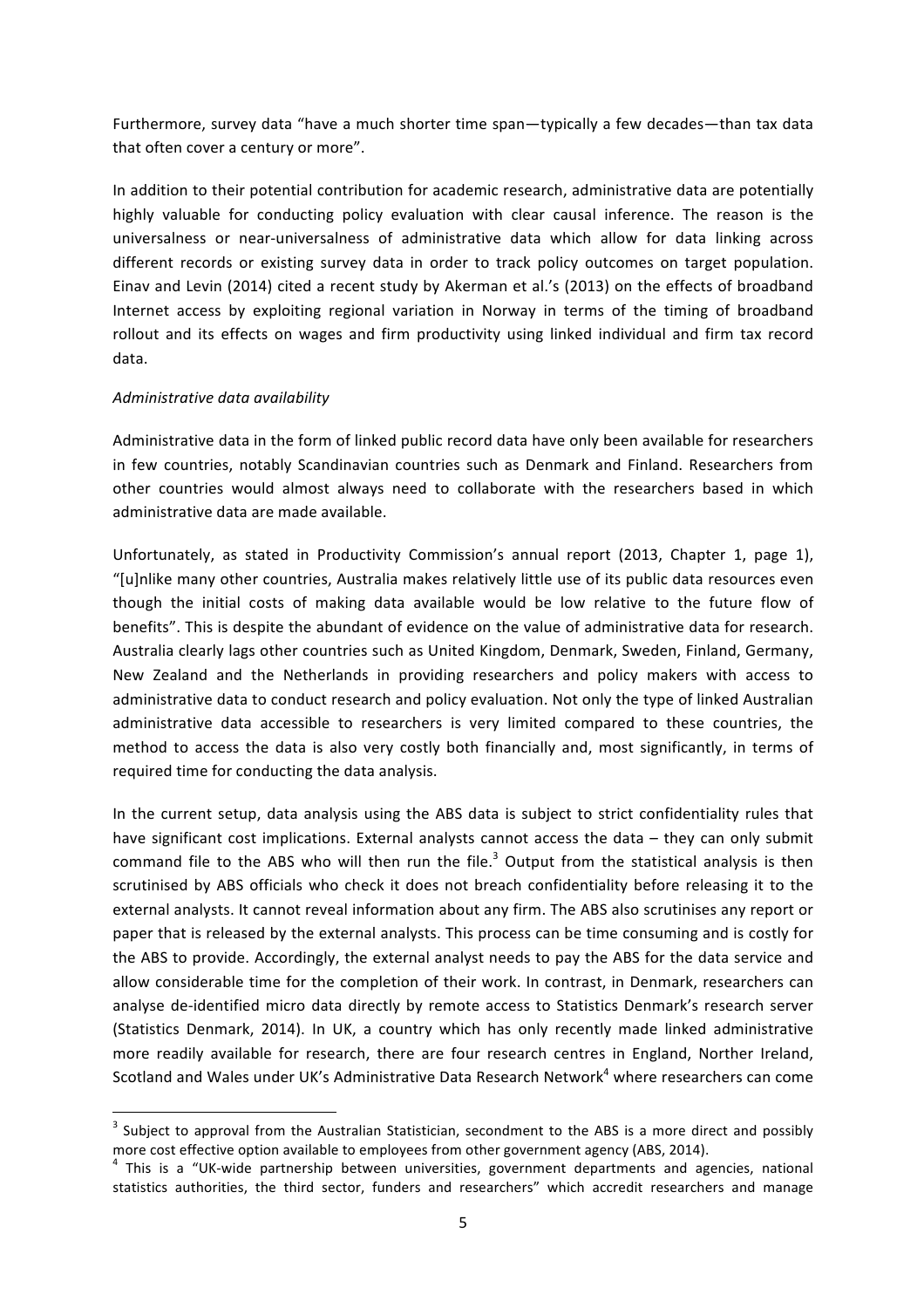and analyse linked administrative data once they obtain approval. In New Zealand, researchers approved to use the Integrated Data Infrastructure which links administrative data from the tax office, customs service, education ministry and many others can analyse the data directly in one of three data labs located in Wellington, Auckland and Christchurch.<sup>5</sup>

Even with direct access to the data, considerable work cleaning and linking records still needs to be done within the ABS. This task is not trivial. Not only are the datasets large, but different variables are collected at different entity levels (ABN, TAU, enterprise group) and the relationship between them is complex and every changing. It would be most efficient for a central group, such as the ABS, to undertake this upstream level of linking, for all users. ABS officers have a level of technical expertise that is difficult and expensive to replicate.

#### *Why use ABS datasets?*

It is not viable for an agency outside the ABS to generate its own firm-level dataset for 2 reasons:

- 1. Collecting data from businesses is extremely expensive for both the collector and the business. On efficiency grounds, there is only room for one business data collector in the country. Because of this, the ABS collaborates with other primary data collectors to minimise respondent burden.
- 2. Response rates to business surveys are notoriously low and falling. As of 2014, the expected rate would be about 10 per cent. By contrast the ABS achieves about a 95 per cent response rate because business are required by law to answer the survey. Low response rates are a problem because they may introduce an unknown bias into the data.

The ideal data system must be capable of integrating data from an array of sources—private and public, business and household and an array of formats—cross-sectional and longitudinal, survey and administrative, national and sub-national. Given the history of enterprise data collections in Australia, the most efficient options are to work with the ABS firm-level data sets. Furthermore, the cost and burden on companies of collecting enterprise data mean that it is most efficient for one party to be responsible for collecting the main or master enterprise dataset. Currently, this is done by the ABS in collaboration with the ATO but other government agencies also collect important firmlevel administrative data such as intellectual property registrations and data on participation in grant, information, networking or training programs. Rather than requiring the government agencies to collect information already collected by the ABS or ATO, it is more efficient for the agency to be able to link their data into the ABS micro data collection.

#### Advantages of unit level datasets over aggregated datasets

Currently, the ABS does offer very accessible *industry*-level datasets. However, detailed firm-level data (also called micro data) is normally preferred because:

• aggregated data can combine effects:

<sup>&</sup>lt;u> 1989 - Andrea Santa Andrea Andrea Andrea Andrea Andrea Andrea Andrea Andrea Andrea Andrea Andrea Andrea Andr</u> approval panels for the use of UK de-identified administrative data (see http://adrn.ac.uk/about for more

details).<br><sup>5</sup> http://www.stats.govt.nz/browse\_for\_stats/snapshots-of-nz/integrated-data-infrastructure.aspx for further information.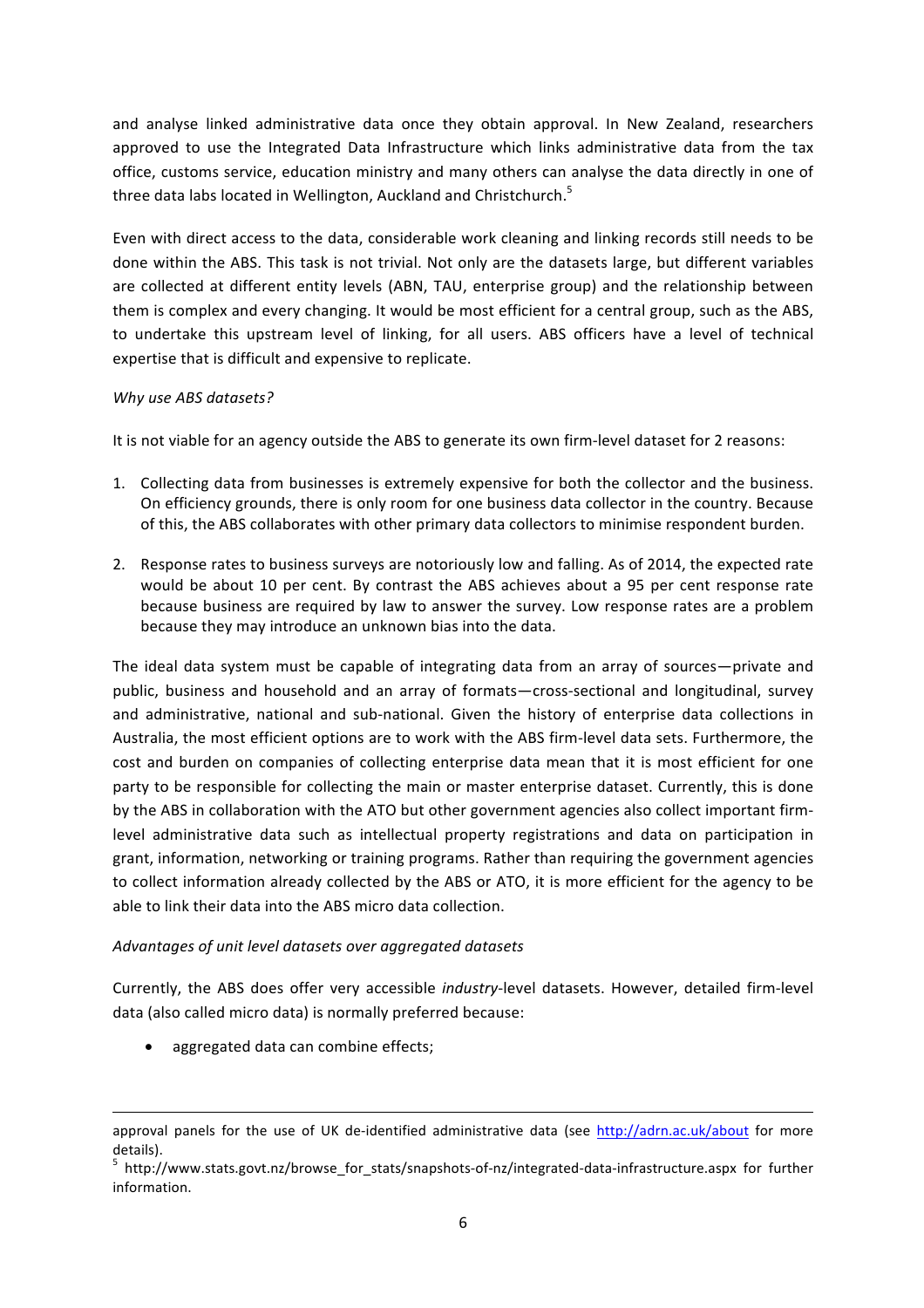- many questions, such as firm-level economic decisions, cannot be considered without micro data;
- dynamics, meaning the effect of an activity in one year on subsequent years performance, are difficult to model using aggregate data;
- firm-level data can decompose effects into gross and net;
- aggregate data is too blunt to capture the effects of specific small-scale policies; and
- longitudinal firm-level data can account for self-selection and unobserved characteristics.

Most economic evaluations depend on *observational* data<sup>6</sup> – either from national statistical offices or the program administering unit. However, much statistical theory assumes the data is drawn from *experimental* data. Extra care is needed when dealing with observational data. If there are no factors that determine both selection into treatment and the outcome of that treatment (called a 'confounding' factor), and the number and spread of observations is large, then the analyst can simply compare the outcomes of two groups to get a measure of the treatment outcomes. However, it is rare that the analyst can be sure that there are no confounding factors in observational data. By this we mean, that when a government runs a program, the most (or least) motivated and able firms chose to enter the program with the consequence that it is hard to distinguish these motivation and ability factors from the pure effect of the program. Controlling for confounding factors requires the use of multiple techniques that demand large datasets.

There are five main econometric techniques to control for confounding influences: *multivariate* regression analysis, which depends on confounding factors being measured and included in the data set; instrumental variable analysis which tries to control for unmeasured confounding factors but relies on the presence of suitable 'instruments'; panel data analysis which controls for unmeasured confounding factors if they are time invariant; *matching analysis* which involves constructing a synthetic control group but only eliminates the effect of measured confounding factors; and difference-in-difference estimators which can wash out both macroeconomic influences and time invariant firm-specific unmeasured confounding factors. Which technique is most suitable depends on the properties of the data set.

Quasi-experimental data collected through a 'random assignment' program gives the strongest and most objective results if the number of observations (i.e. firms) is large. The program design rules can eliminate confounding factors (or selection into the treatment) but does require the program administrators to work closely with the analyst. This type of data is still comparatively rare in economic analysis due to political considerations. A random assignment program requires the program administrator (the government) to deny program benefits to some firms on a 'throw of the dice' basis. This could attract unwanted public comment and few governments in the world have

 $6$  Observational data is information about activities that occurs naturally in the environment. For firms, this might be sales per week, employment levels, profits per year. Experimental data is information that is artificially generated in a laboratory setting. For a scientist this might be an experiment using different chemical strengths of fertiliser on the growth rate of plants, holding all other factors such as sunlight and water constant. There are few experimental datasets in economics. The most common are data generated by paying people to answer questions in a game that simulates a real world example. It is not clear how well these games translate into real world behaviour.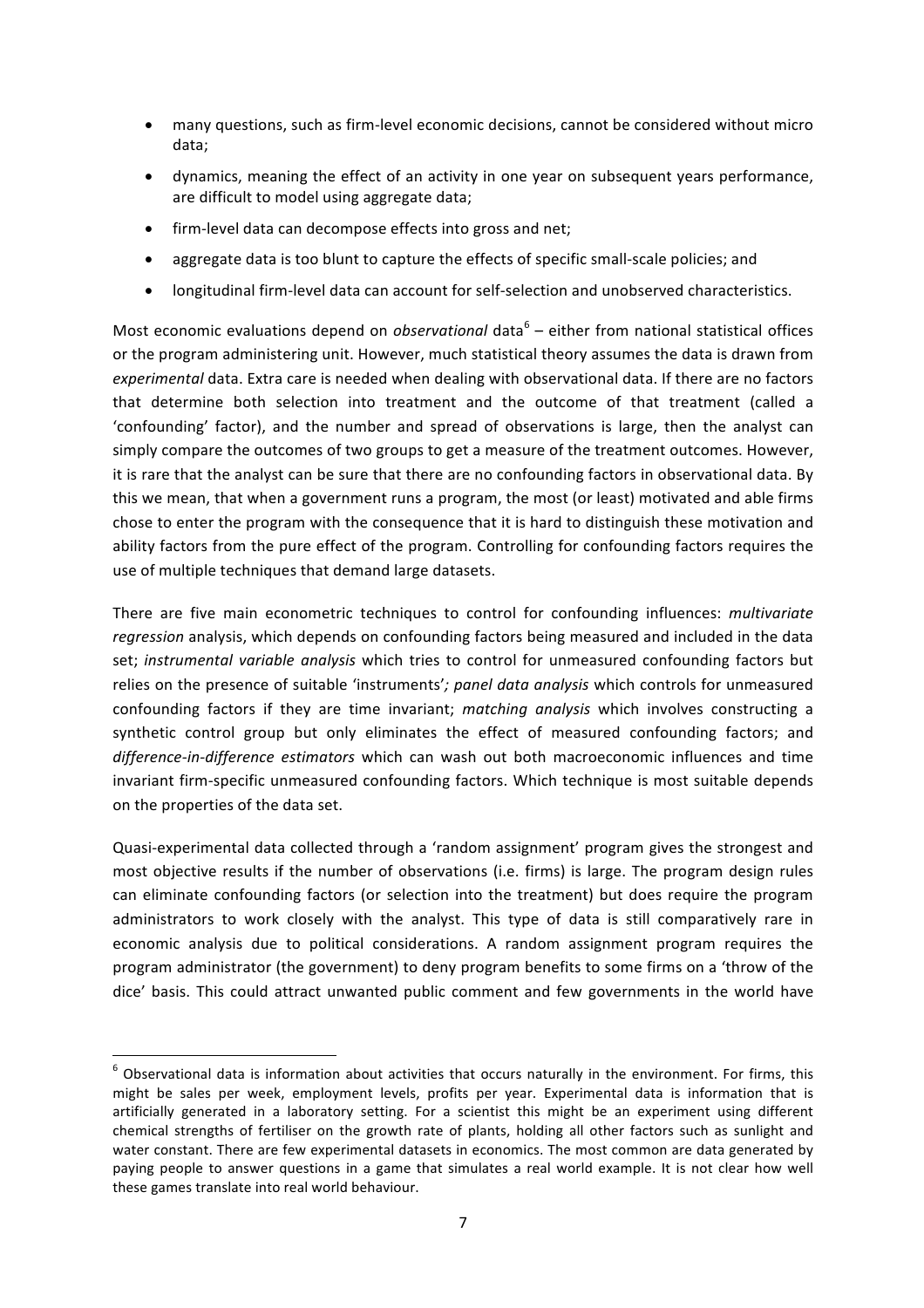taken this path.<sup>7</sup> NESTA,<sup>8</sup> in the UK, is however getting a consortium of economic evaluators together to promote this form of industry program.

#### Uses and limitations of SMURF and EABLD

Table 1 summarises the differences between SMUR and EABLD and the implications on the use of the datasets. For example, the larger sample of EABLD allows for more granular analysis of industry and firm size variation. The higher firm coverage also makes EABLD more useful for program evaluation due to more complete information on treatment and control groups associated with the program. 

 $7$  The World Bank has funded some random assignment management programs in India, see Bloom et al (2013).

 $^3$  National Endowment for Science, Technology and the Arts.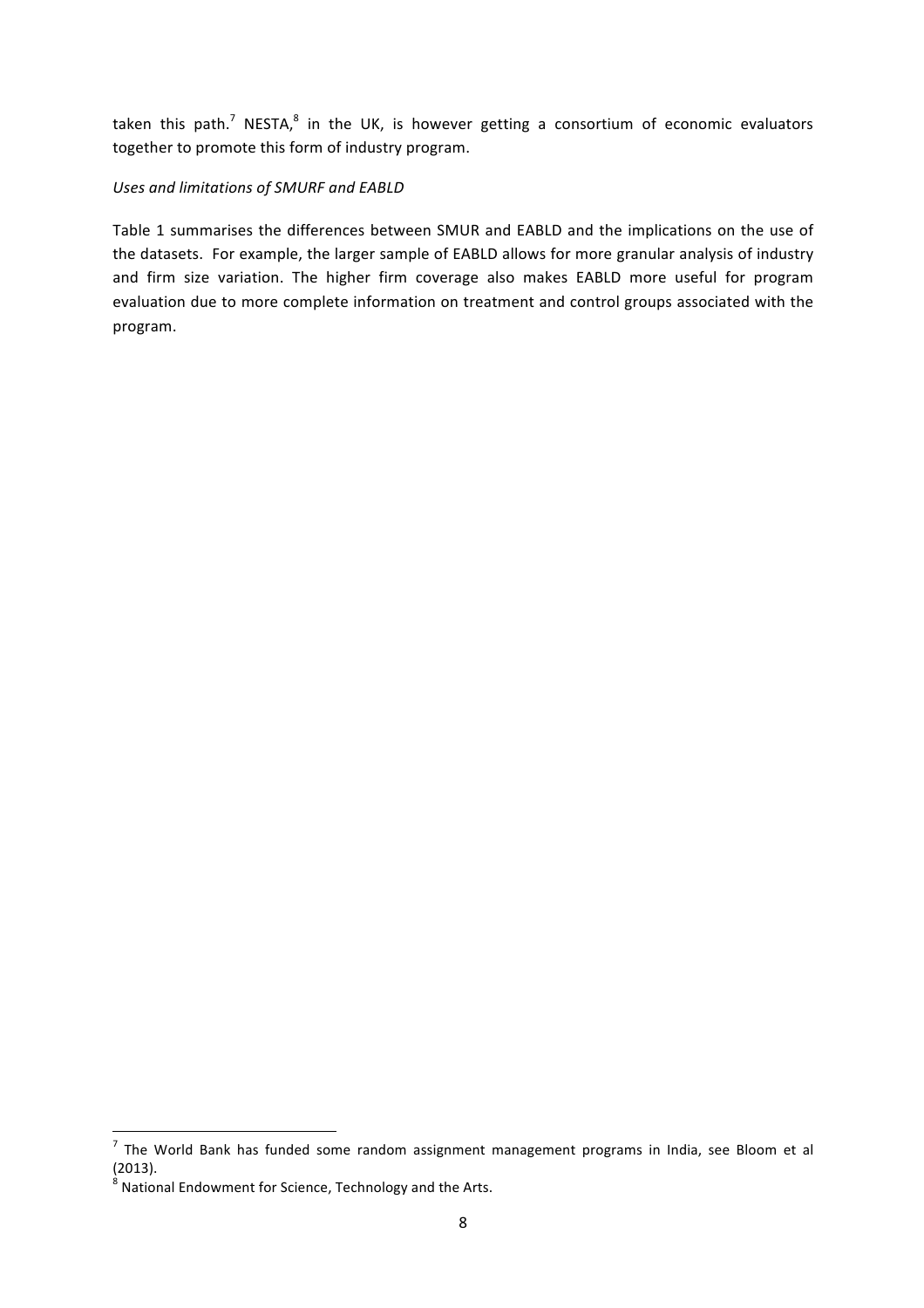|                                                          | <b>SMURF</b>                                                                                                                                                                 | <b>EABLD</b>                                                                                                                                                                                                                                                              |
|----------------------------------------------------------|------------------------------------------------------------------------------------------------------------------------------------------------------------------------------|---------------------------------------------------------------------------------------------------------------------------------------------------------------------------------------------------------------------------------------------------------------------------|
| Sample size                                              | Sample but response rate over 95%.<br>Because the ABS does not know in every<br>case why a business does not respond it is<br>not able to estimate a precise rate.           | Population, all ABNs returning a BAS or BIT<br>statement concorded to the Type of<br>Activity Unit (TAU) level. <sup>10</sup> Over the period<br>2001-02 to 2011-12 there are 1,175,169<br>observations on 357,059 unique entities<br>with wage, asset and turnover data. |
|                                                          | Too small to allow granular analysis by<br>some industries or firm sizes. This means<br>the analysis of specific industries will be<br>limited (causal analysis especially). | Allows granular analysis by industry or firm<br>size. This is the best dataset in Australia for<br>analysing specific market based industries<br>- subject to the variables on offer.                                                                                     |
| Program<br>evaluation                                    | Unlikely to be able to control for small<br>government programs.                                                                                                             | Able to test for effects of small<br>government programs.                                                                                                                                                                                                                 |
| Population<br>estimates                                  | Cannot weight to get population estimates                                                                                                                                    | Do not need to weight but still missing<br>many values.                                                                                                                                                                                                                   |
| Coverage                                                 | Does give systematic coverage to industries<br>E, K, O, P, Q, S.                                                                                                             | Financial information may not be<br>meaningful for industries without sales                                                                                                                                                                                               |
| Selection                                                | Do not know when firm 'disappears' why it<br>is missing. Evidence is that the least<br>profitable firms prematurely exit the<br>dataset.                                     | Firms will systematically disappear if they<br>do not return BAS or BIT (which most likely<br>means no sales or income).                                                                                                                                                  |
| Link to other<br>information                             | Not viable to link to external ABN<br>information because it's a sample,                                                                                                     | Reasonable scope for linking to external<br>ABN information because it's a population.                                                                                                                                                                                    |
| Counterfactual                                           | Possible if treatment group not too<br>granular.                                                                                                                             | Possible for quite granular treatment<br>groups                                                                                                                                                                                                                           |
| Variable scope                                           | Rich set of quantitative and qualitative<br>variables. Includes all the BAS-BIT variables                                                                                    | More limited set of accounting and<br>economic variables                                                                                                                                                                                                                  |
|                                                          | Includes several employment variables as<br>integers.                                                                                                                        | Does not include employment. This needs<br>to be estimated from total wages data.                                                                                                                                                                                         |
| Dynamics                                                 | Limited to 5 years. First observation 2005-<br>06.                                                                                                                           | All years since 2001-02.                                                                                                                                                                                                                                                  |
| Causality                                                | Can use dynamic feature to infer causal<br>relationships. As firm-level data, it is more<br>robust that industry level data.                                                 | Can use preceding (earlier in time)<br>information to infer causality. As firm-level<br>data, it is more robust that industry level<br>data.                                                                                                                              |
| Inter-firm<br>externalities                              | Limited accuracy because dataset is a<br>sample                                                                                                                              | High accuracy because dataset is a<br>population                                                                                                                                                                                                                          |
| Time to analyse                                          | Relatively quick to run programs                                                                                                                                             | Slow to run, needs a 64bit PC to open the<br>whole dataset.                                                                                                                                                                                                               |
| Controlling for<br>firm level<br>unobservable<br>factors | Possible given panel nature                                                                                                                                                  | Possible given panel nature                                                                                                                                                                                                                                               |

#### **Table 1: Comparison of SMURF and EABLD datasets**

 $^9$  The business may have ceased, moved, merged or just not responded.

 $^{10}$  A Type of Activity Unit is a producing unit comprising one or more business entities, sub-entities or branches of a business entity that can report production and employment activities.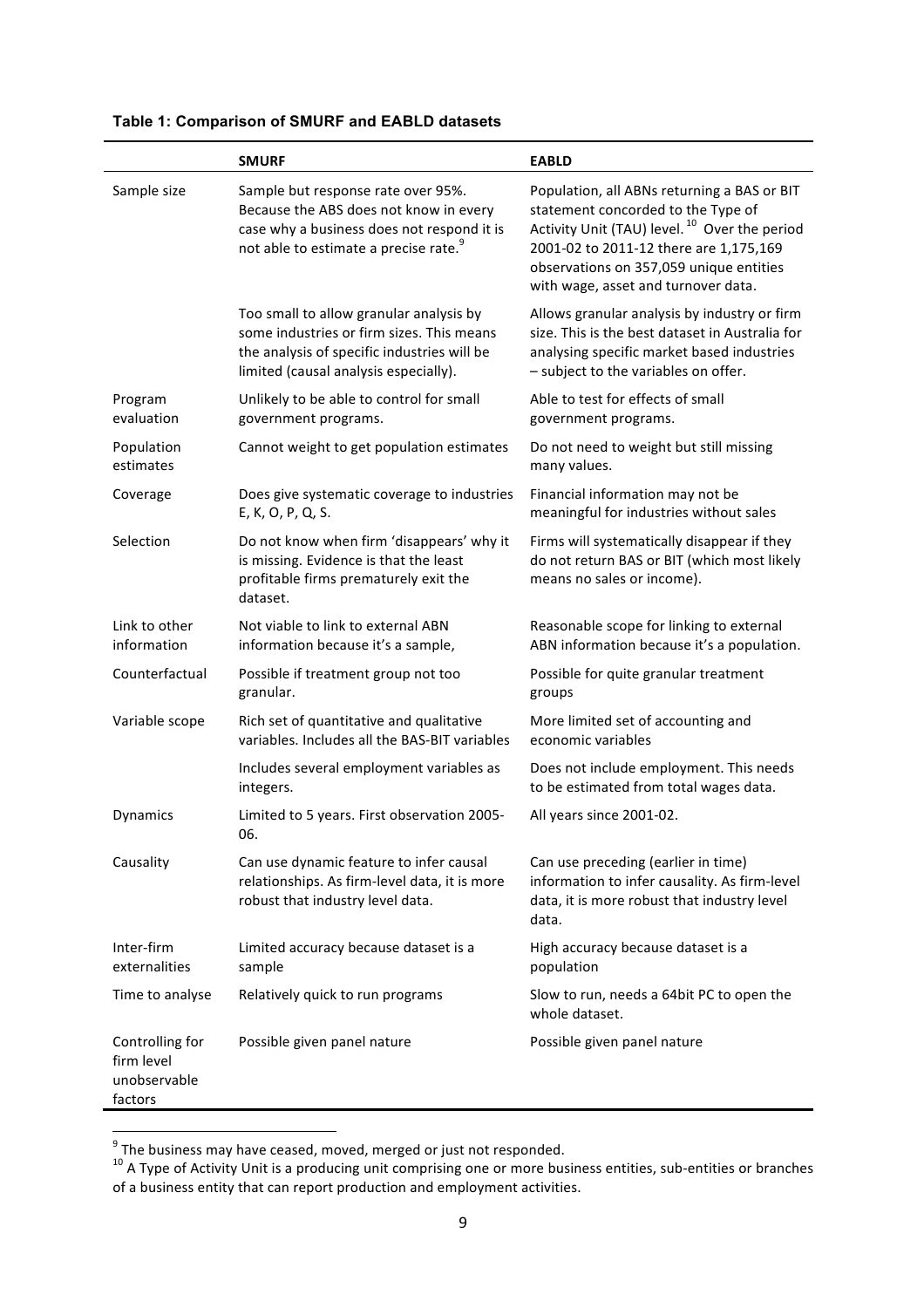#### **Why do spillovers matter for public policy?**

It is the presence of externalities  $-$  the unrequited flow of benefits to householders  $-$  that defines whether or not public money should be spent on what is a seemingly private business activity. In the case of knowledge-based activities, externalities are produced when the knowledge generating activities of one business enhances the knowledge and capabilities of unrelated firms, and subsequently leads, via competition, to markets providing products that are better, cheaper or both.

For productivity growth, the creation of knowledge for one's own use is significant, but the exploitation of it by third parties is critical. We know from deduction that the generation and use of knowledge is the only source of productivity growth over the long run. Physical matter is fixed  $$ humans cannot create more – and there is a limit to how fast a person can toil. The only difference between us and our Neanderthal forebears, therefore, is our ideas. And ideas are special. They do not wear out, and unless proven false, an idea will produce a perpetual flow of benefits. It would be difficult to imagine a situation where all these everlasting benefits are fully appropriated by the creator and developer. Accordingly, we expect that spillover benefits, that is, the value captured by consumers, are substantial. Substantial, not only because knowledge is hard to contain, but substantial because the created value lasts forever.

Given this, it is surprising that there is scant evidence in Australia on whether and how new ideas lead to productivity growth. And if they do not, why not? According to Shanks and Zheng (2006), the absence of consistent and robust evidence of the impact of R&D on productivity might be attributed to the presence of noise in the data which has concealed the true relationship. Although R&D is not the only, or the main, source of ideas in the economy, it is the most tractable and quantifiable given the current state of our datasets and is therefore a common starting point for evidence.

#### **What is knowledge?**

Döring and Schnellenbach (2006) define knowledge as comprising all cognitions and abilities that individuals use to solve problems, make decisions and understand incoming information. A common but insightful way to describe knowledge is to assess its attributes along the codified-tacit spectrum. At the codified polar we have knowledge which can be translated into text, symbols, algorithms and formulae. As such, it can be disembodied from both the creator and user. At the other end, is tacit knowledge that is only revealed though experience, either because it cannot be fully articulated (as, for example, the knowledge of how to ride a bike), or because its complete appreciation depends on how the receiver and transmitter decode the information. New and innovative knowledge is typically more tacit than codified but most forms of knowledge contain both codified and tacit elements. Diffusion of knowledge takes time and is often incomplete and the more tacit it is, the greater is the difficulty in its transmission.

The trail of knowledge from discovery to consumption can be convoluted, changing and circuitous, and we should not expect to uncover stable quantitative relations over time or across space. According to Döring and Schnellenbach (2006), this pathway is likely to differ between regional and industry groupings according to their institutions and social norms. Some groupings convey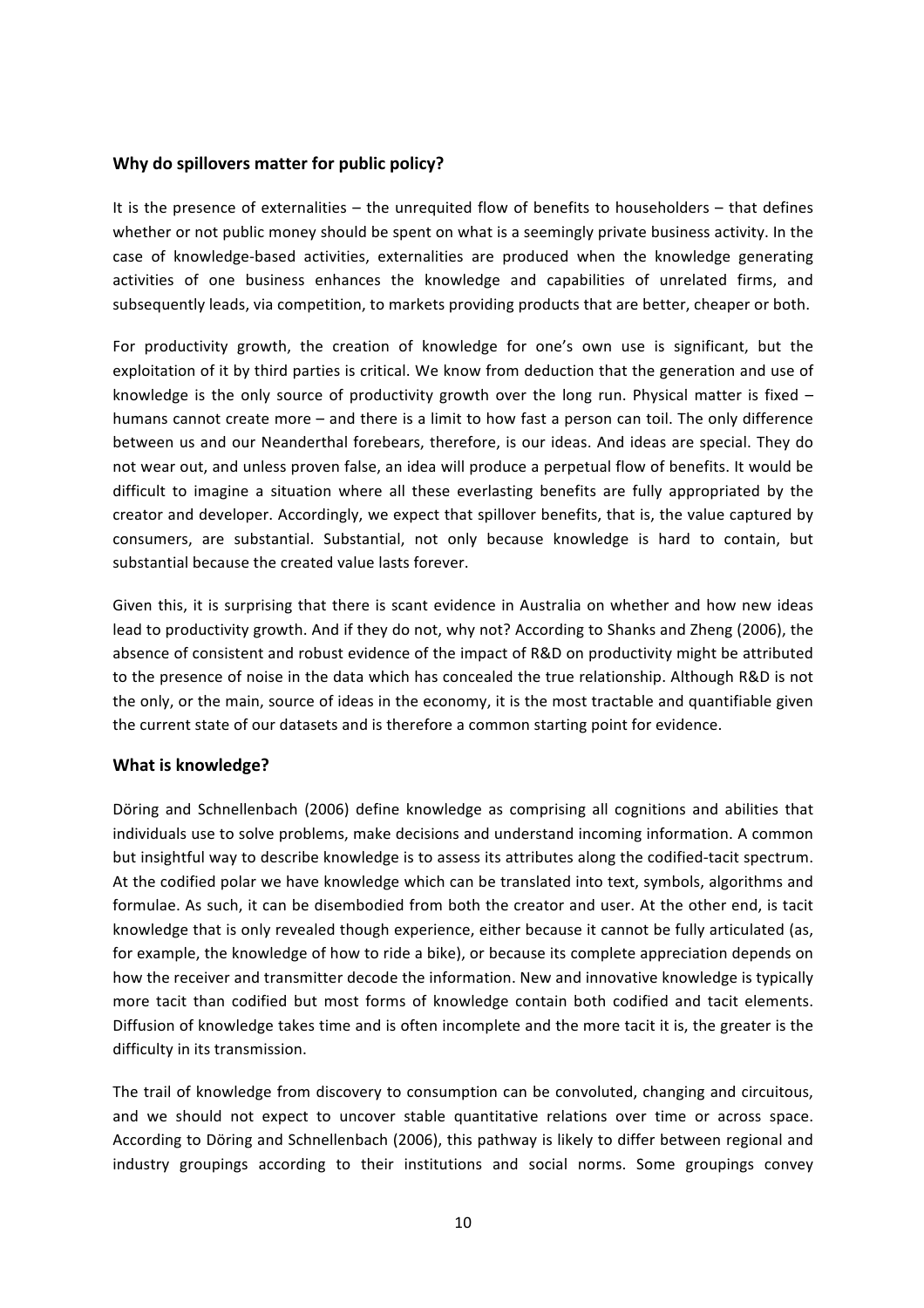knowledge enthusiastically whereas others may simply ignore it or lack supportive institutional frameworks. The networks holding these groupings together are characterized, to a greater or less extent, by routines to share knowledge internally and receive and handle incoming knowledge spillovers.

Conventionally, there are two types of knowledge spillover:

The first are Marshallian spillovers (following Marshall 1890; 1912). These are knowledge flows within industries such as between researchers, entrepreneurs and businesses. Examples of grouping where Marshallian spillovers flourish include the German chemical industries in the 19th century, the Italian footwear industries, the Japanese car manufacturing districts and the semiconductor industries of Silicon Valley. In these examples, knowledge flows between individuals working to solve similar or related problems. The close technological space between individuals and firms aids the transmission of knowledge.

The second type is inter-industry or Jacobian spillovers. These spillovers create economies of scope. A typical spillover may be the application of a well-known method from one industry or technology to an apparently unrelated setting.

We expect that networks and institutions that promote and support how knowledge is conveyed to third-parties will influence the size of spillovers between firms and industries. Empirical work in this area is limited, however, Meagher and Rogers (2004) have undertaken simulations on how the development of knowledge within industries might be influenced by the network structure of relations among firms. These simulations can formally reveal trade-offs between, for example, the quantity of information processed and the time taken to process the information; or the asymmetries in the flow of knowledge traffic between firms can affect aggregate productivity growth.

#### **Model used to estimate the effect of R&D spillovers**

<u> 1989 - Johann Barn, mars ann an t-Amhain an t-Amhain an t-Amhain an t-Amhain an t-Amhain an t-Amhain an t-Amh</u>

To investigate if, and how, R&D activity affects productivity we first need to estimate the productivity of each firm, while making sure there is no reverse causality (feedback from productivity to a firm's decision to invest into R&D). We follow the existing international literature by specifying that the net output of each firm *i* in year  $t(Y_{it})$  can be represented by a common across-firm Cobb-Douglas production function of the form $^{11}$ :

$$
Y_{it} \equiv J_{it} K_{it}^{\alpha_k} L_{it}^{\alpha_l} \tag{1}
$$

where  $J_{it}$  denotes the Solow or production residual,  $K_{it}$  denotes the tangible capital stock and  $L_{it}$ denotes the size of employment.  $J_{it}$  has also been called the intangible capital stock or total factor productivity. We do not need a coefficient or exponent for  $J_{it}$  because it is not defined in natural units such as dollars or people. Using the corresponding lower case letters to denote the logarithmic values of the inputs and output above, equation  $(1)$  can be rewritten as:

$$
y_{it} \equiv j_{it} + \alpha_k k_{it} + \alpha_l l_{it} \tag{2}
$$

 $11$  According to Hall, Mairesse and Mohnen (2010) estimates of R&D elasticities are not highly sensitive to whether output is define as net or gross of material inputs.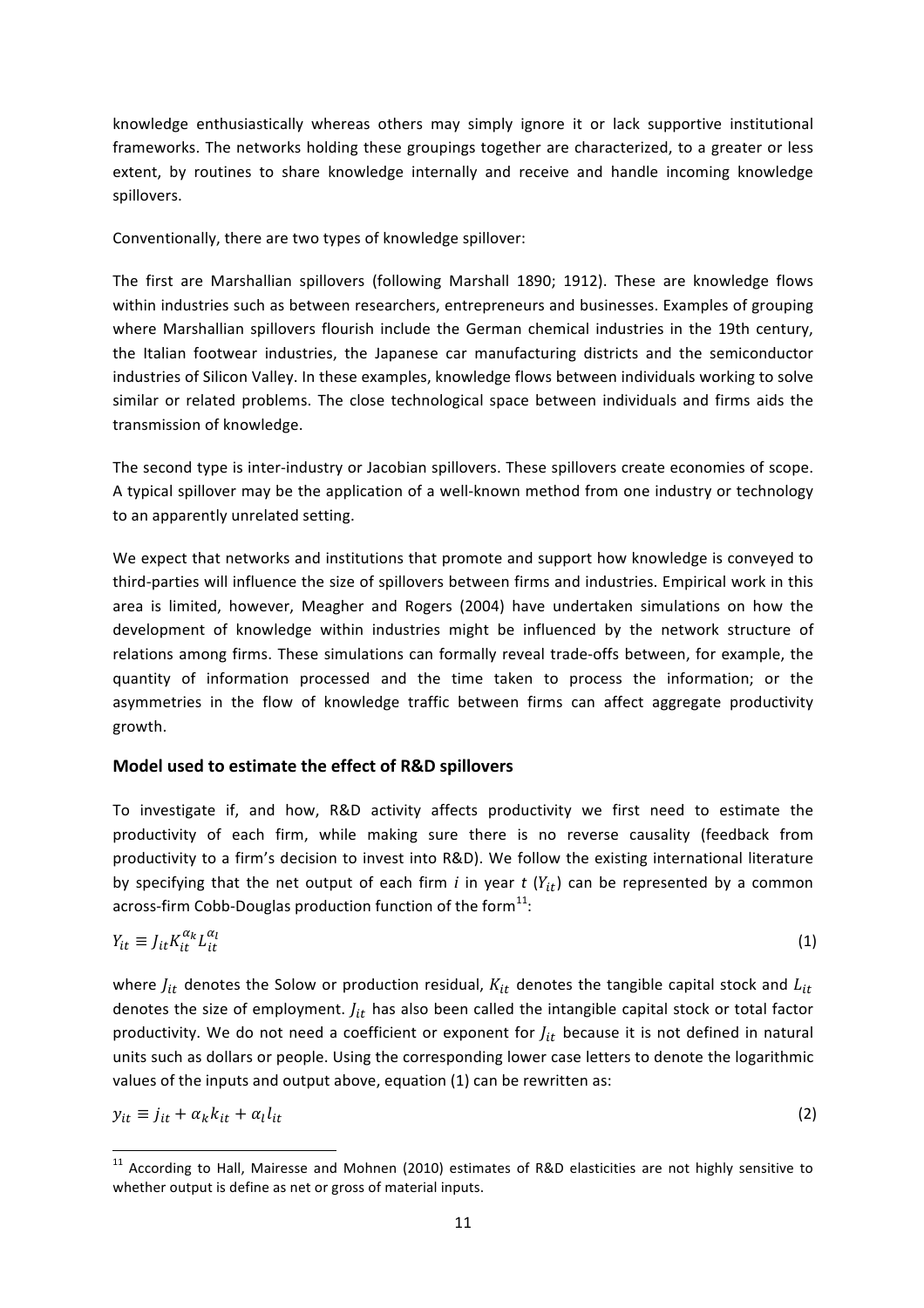We assume that the log of the current production residual  $(j_{it})$  is determined by the firm's measured ability  $(A_{it})$  such that:

$$
j_{it+n} = \beta A_{it} + \theta_i + u_{it} \tag{3}
$$

where  $\theta_i$  and  $u_{it}$  denote unobserved time-invariant firm-specific and random effects, respectively. We would expect that  $\theta_i$  includes slow-changing managerial and worker skills. Equation (3) highlights a further complication in the estimation process which is knowing the appropriate time interval (n) between the investment into knowledge (A) and its ensuing effect on intangible capital stock  $(J)$ .<sup>12</sup> These time lags could vary by the type of change, the magnitude of the change, the industry of the firm or the technology introduced. In the immediate investment phase of an innovation, the effect of  $A$  on the stock of intangible capital could well be negative (Holmes, Levine, and Schmitz 2008; Arrow 1962).<sup>13</sup> Therefore, when we calculate the year-by-year effects, we may be averaging the effects over different phases (i.e. a negative, neutral and positive phase) of the life cycle of different innovation. This means that  $n$  can be of variable length and it may be more accurate to estimate  *as the average over several years such that:* 

$$
j_{i\overline{t+n}} = \beta A_{it} + \theta_i + u_{it} \tag{3a}
$$

Substituting Equation (3a) into Equation (2) yields our augmented Cobb-Douglas function:

$$
y_{i\overline{t+n}} = \beta A_{it} + \alpha_k k_{i\overline{t+n}} + \alpha_l l_{i\overline{t+n}} + \theta_i + u_{it}
$$
\n<sup>(4)</sup>

The problem with directly estimating Equation (4) is that analysts rarely have reliable measures of the level of  $A$  but datasets often have measure of the change in  $A$  if defined as the change in knowledge from own R&D ( $R^o$ ) and from externally captured R&D ( $R^e$ ). Hence, we may write

$$
\Delta y_{i\overline{t+n}} = \gamma^o R_{it}^o + \gamma^e R_{it}^e + \alpha_k \Delta k_{i\overline{t+n}} + \alpha_l \Delta l_{i\overline{t+n}} + \Delta u_{it}
$$
\n<sup>(5)</sup>

where we assume the change in A is reflected by own and spillover R&D (  $\beta\Delta A_{it}=\gamma^oR^o_{it}+\gamma^eR^e_{\phantom{e}it}$  ).(6)

Hall, Mairesse and Mohnen (2010), for example, refer to this method as 'long differencing' (as opposed to the more common year-on-year differencing) if the change is measured over several years. 

The variable for 'external R&D' should be constructed in a way that mimics the viscous way in which knowledge travels. An obvious way is to define all externally available R&D as the total level of R&D spending by other firms in the same industry as the subject firm. One of the problems with measuring spillovers in this way is that we may be measuring a third factor that is correlated with R&D and common to all firms in the same industry (such as government tax or regulation change; change in international trade agreements; changes in industrial relations), not spillovers. This third factor is called a confounding factor and means we have poorly 'identified' R&D spillovers. A way around this can be to limit the measured R&D spillovers to firms that are within the same geographic area (assuming the third factor is not geographically bounded). This can be justified if it is thought that personal contact is important for the transfer of knowledge. An alternative to the 'same

 $12$  Although we would expect the median lag to vary between industries and technologies, Hall, Mairesse and Mohnen (2010) report seven studies that estimate the median to be between 2-3 years.

 $13$  There are fixed costs associated with installation, fine-tuning new technology, and retraining workers.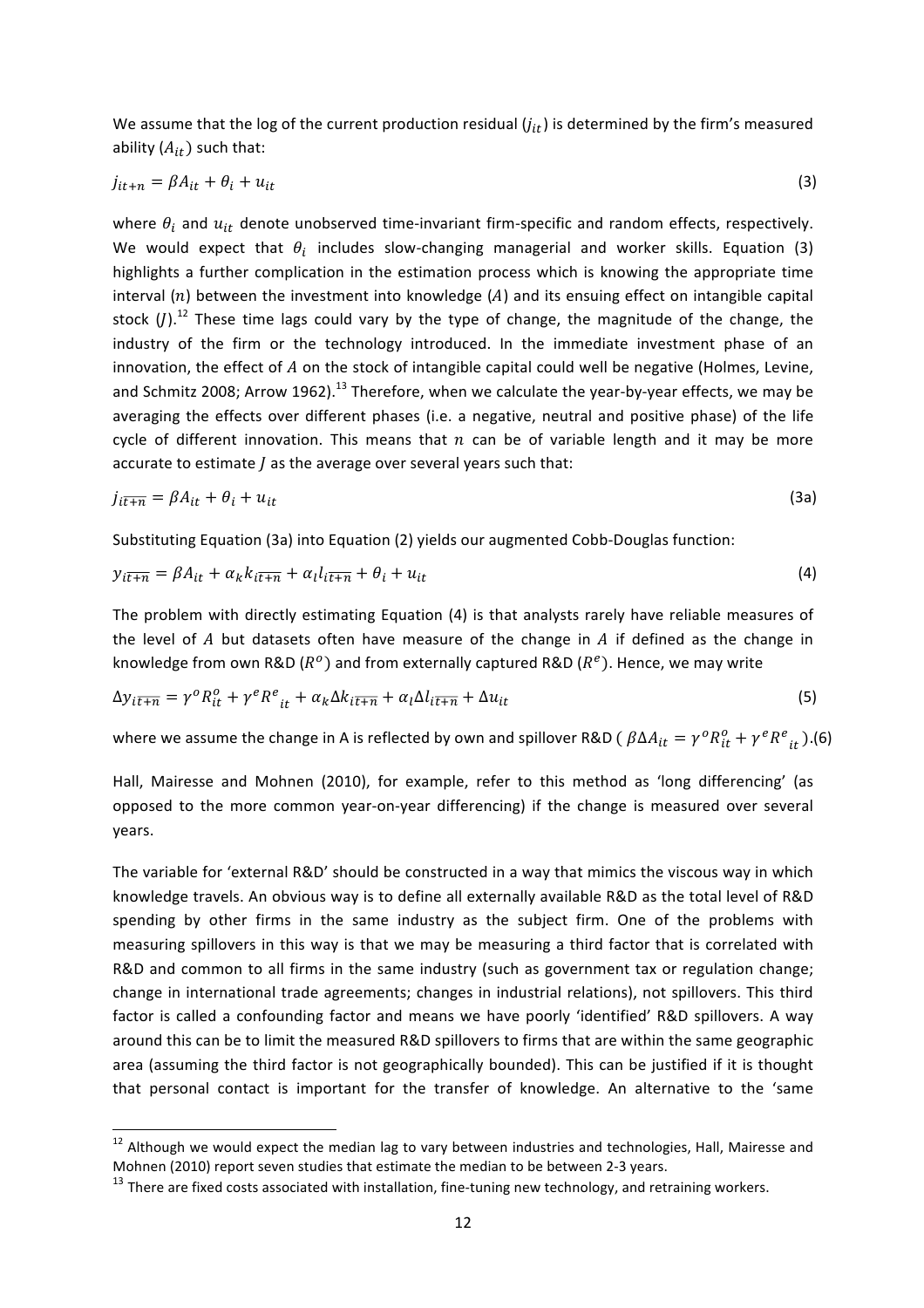industry' is the 'same technology', although it is more difficult to obtain this information at the firm level. An alternative to the same geographical area is the use of inter-industry trade or labour mobility linkages. What is appropriate depends on what are the main channels for knowledge movement and the quality of the transfer, and of course the availability of reliable data.

A significant estimation challenge is obtaining accurate price indices. Typically, official indices from national statistical offices account poorly for changes in product quality. Motor cars and PC are the exceptions.<sup>14</sup> The result is that when a price rises to reflect an improvement in quality, it is assumed to constitute inflation. The CPI and other industry price deflators thus overstate the extent of inflation and understate production levels. Klette (1999) has suggested that we normalise each variable in the production function with respect to its industry average in each year as a substitute for industry-specific price deflators. The alternative is to use time dummy variables. In the latter, the R&D coefficients are biased only to the extent these time dummies do not accurately reflect industry inflation and this inaccuracy is correlated with R&D spending.

Of greater concern is omitted variable bias in equation  $(6)$ . If the omitted factors are important explanators and are correlated with R&D then the estimation will over or understate the 'true' R&D coefficient. For example, if R&D intensive firms also employ more skilled workers, but the skills of the workforce are omitted from the model then part of the apparent effect of R&D may be due to the more skilled workforce. Crépon and Mairesse (1993) found that accounting for the correlation between worker skill and R&D spending in firms reduced the R&D elasticity by half. However, this effect was only present in the cross-sectional estimates but not panel estimates as differences in worker skills does not vary much over time.

#### **International evidence on the effects of R&D**

<u> 1989 - Johann Barn, mars ann an t-Amhain an t-Amhain an t-Amhain an t-Amhain an t-Amhain an t-Amhain an t-Amh</u>

The main empirical results from recent reviews of this R&D spillover literature are as follows.

- Hall, Mairesse and Mohnen (2010) reviewed 150 international studies and calculated a median R&D elasticity of 0.08. This estimate was higher for cross-sectional studies and lower for panel analysis (because measurement errors have a much greater effect on differenced variables, and we are more likely to have a correlation between R&D and the error term in cross-sectional estimates). Of the firm-level panel estimates, the median elasticity is about 0.07.
- In the same review, Hall, Mairesse and Mohnen (2010) reported that although the estimate of the spillover R&D elasticity was often significant, the size varied considerably depending on the weighting matrix used and whether the estimates are cross-sectional or panel. Part of this variability of the spillover estimate therefore arises because many spillovers are inadvertent benefits received by the firm rather than a strategic decision. They argued that it is more logical to expect consistency in the own-firm returns to R&D because the decision to invest is centred on a rate of return calculation.

 $14$  The Australian Bureau of Statistics calculate hedonic price indices for computers and uses the Delphi method for cars.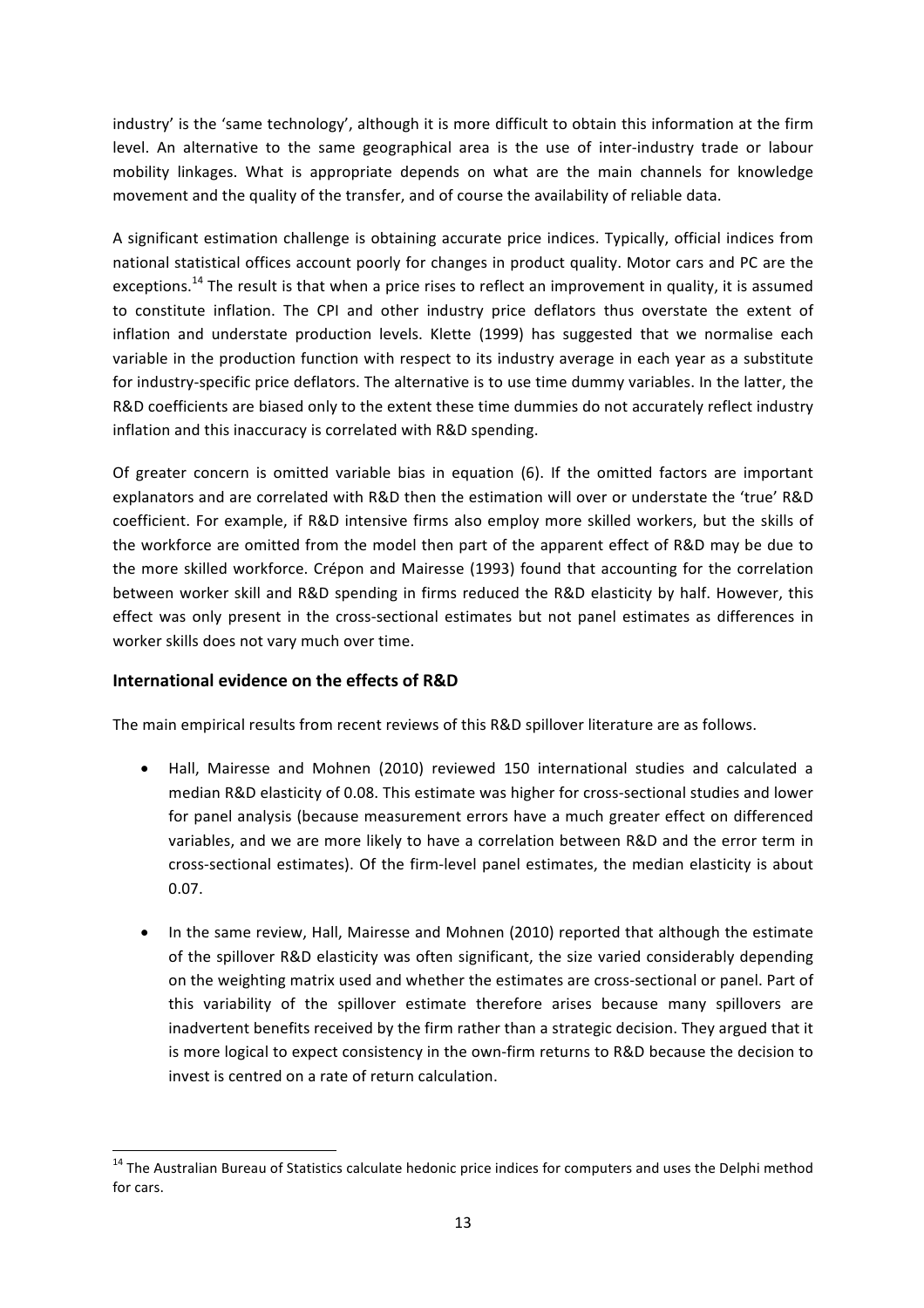- There is clear and consistent evidence that the strength of spillovers is related to physical distance (Döring and Schnellenbach 2006)
- The Hall, Mairesse and Mohnen (2010) review also found:
	- Higher rates of return for process than product R&D (but this may reflect the poor price deflators for improvements in product quality and that new products can have lower sales/higher costs in the short run due to the fixed costs of marketing and retooling).
	- Lower rates of private return to publicly funded R&D compared to privately funded R&D. This may arise because the public sector targets R&D investments that are expected to have externalities rather than private benefits.
	- Higher returns to basic R&D (compared with applied research and development). This may arise because basic  $R&D$  is very long term and therefore more risky (and demanding of a higher expected rate of return).
- Some studies find spillovers to be negative (see Kafouros and Buckley 2008). It is most probable that this 'finding' arises from imprecise price deflators. To illustrate this effect, assume that the firm undertaking R&D produces a superior product but sells at the same price as competitors who are still producing the earlier model. Sales from the second firm will fall as consumers switch to the superior product, but because the price deflator is the same for all firms in the industry, it will appear as if the non-R&D firms' productivity has fallen even though their ratio of inputs to outputs (i.e. productivity) has not changed.
- The published modelling of R&D spillovers in Australia has only been done at the industry level (Shanks and Zheng 2006; de Rassenfosse and Jensen 2013). Intra-industry spillovers cannot be estimated using industry level data. de Rassenfosse and Jensen (2013) found that a 10 per cent increase in R&D expenditure in all but the focal industry leads to a 2.76 per cent increase in productivity in the focal industry. Shanks and Zheng (2006) examined the effect of public sector and foreign R&D on Australian industry level productivity but reported that within the market sector, there was great uncertainty as to the magnitude of the effect of public and foreign R&D on Australian productivity, as the estimates are very sensitive to model specification.
- In a review of the agriculture economics literature, Alston (2004) concludes that both intranational and international public agricultural R&D spillovers were responsible for more than half of total measured agricultural productivity growth. However, these impacts can be sensitive to the specifics of the approach taken.
- The Döring and Schnellenbach (2006) review found that:
	- Knowledge spillovers appear to be most relevant in 'young' industries and firms where new knowledge can be assumed to be of special importance. It is possible that young firms have a greater willingness to use new incoming knowledge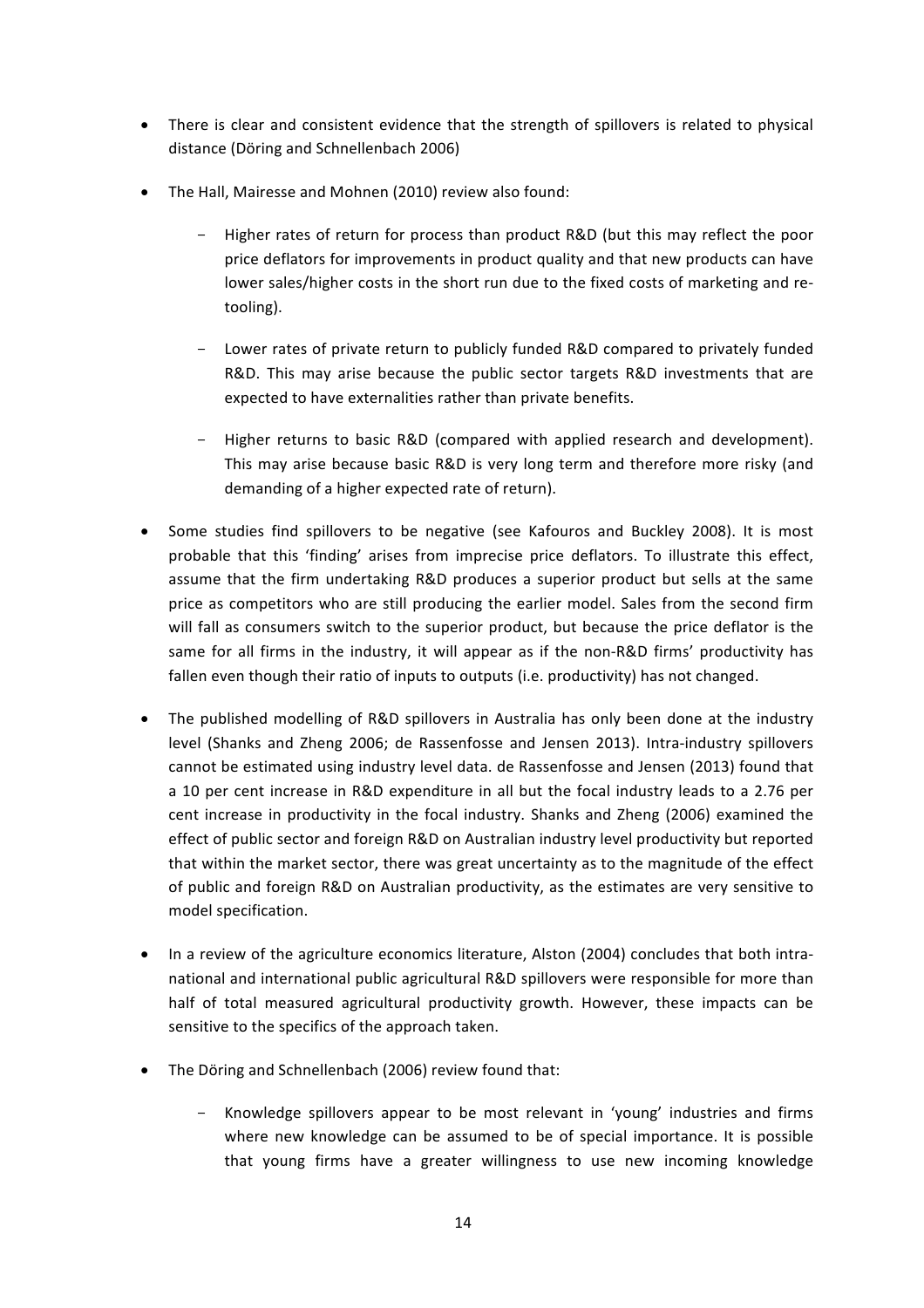compared with mature firms where a large fraction of activities is already following established routines that are costly to change.

- Young and small firms often do not have the capacities to maintain large-scale R&D departments themselves and, therefore, rely on external sources of knowledge to a larger extent than more mature firms with extensive own R&D activities.
- Knowledge is absorbed more easily in areas with higher productivity levels and a larger stock of knowledge. This supports the theory that knowledge is acquired via a cumulative process during which new incoming knowledge can only be used if necessary complementary knowledge already exists.

#### **Preliminary estimation results**

Given the time taken to run each model (over a week) it has not been possible to test equation (5) and instead Tables 2 to 6 present preliminary results from testing equation  $(5a)$ :

$$
y_{it+1} = \gamma^o R_{it}^o + \gamma^e R_{it}^e + \alpha_k k_{it+1} + \alpha_l l_{it+1} + u_{it+1}
$$
\n(5a)

Equation (5a) does not difference the output, assets and labour variables and uses a rather simplistic and inflexible time lag between R&D and output of one year. As such the results should not be taken literally. Rather the results below indicate the type of modelling that can be done.

In Table 2 we test using the full dataset for the effects of own R&D and spillover R&D on firm output. Spillover R&D is defined in one of three ways: the R&D done by other firms in the same 2-digit industry and same state; the same 3-digit industry and state; and the same 4-digit industry and state. The estimated coefficient for own R&D is positive and statistically significant but small compared with estimations overseas. The estimated coefficient for spillover R&D is positive and statistically significant for the 2 and 3 digit variables and also small compared with estimations overseas.

These estimations are for all industries (except agriculture, fisheries and forestry). Table 3 presents results from estimating this model for each major industry separately. The coefficients for own R&D are positive and statistically significant for B (mining);  $C$  (manufacturing); I (transport, postal and warehousing); J (information media and telecommunications); K (financial and insurance services); M (professional, scientific and technical services) and Q (health care and social assistance). We only tested for 2-digit industry based spillovers and these were only found to be positive in E (construction); G (retail trade); I (transport, postal and warehousing) and M (professional, scientific and technical services). Note however, that these results should not be taken at face value as the model is still at an early stage of development.

Tables 5, 6 and 7 disaggregate these estimates by firm size; first using the 2-digit definition of an R&D spillover and then using the 3-digit and 4-digit definitions. The 2 and 3 digit estimations are consistent: they find that micro firms (under 5 employees) and medium sized firms (20 to 199 employees) exhibit signs of receiving R&D spillovers from other firms in their industry and state. Small firms (6 to 19 employees) and large firms (over 200 employees) did not show any effects.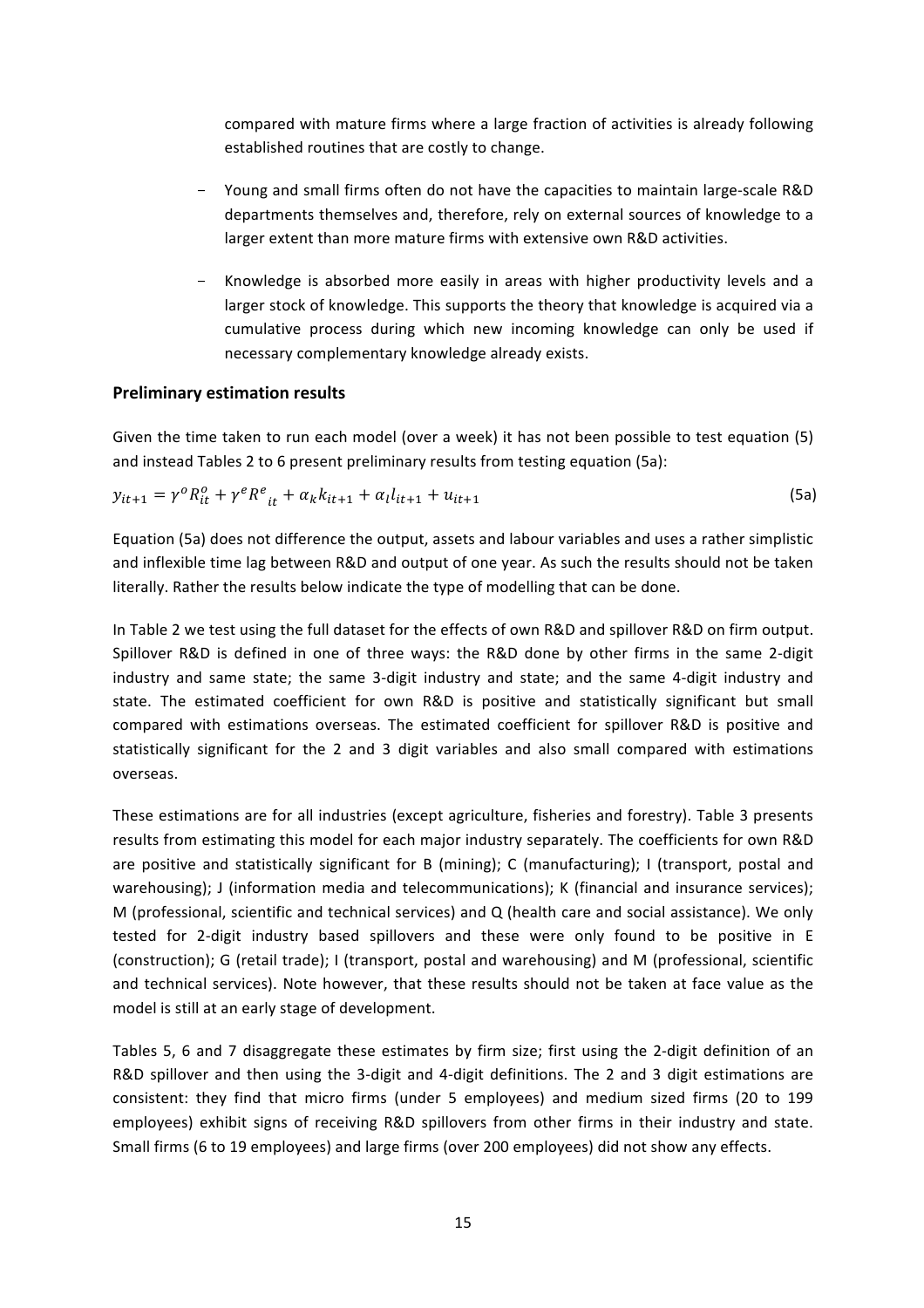The proceeding models have defined spillovers as intra-industry knowledge flows. In Table 7 we model inter-industry R&D knowledge flows - that is, how R&D performed in industry X affects productivity in all other industries. The first column tests for the effects of R&D coming out of all industries separately and the subsequent columns test each R&D industry on its own (if there is a high degree of correlation between R&D spending across industries then the first equation could produce unreliable results). These results show that the source of most R&D spillovers is C (manufacturing); H (accommodation and food services) and L (rental, hiring and real estate services). Again, we re-iterate the warning about the provisional nature of these findings.

Taken together these estimations illustrate what can be done with the data. The model has considerable room for improvement which will hopefully make the results more economically sensible and more consistent with overseas studies. In particular, we need to either capitalise R&D or difference output, labour and assets. In addition, we should try the Olley-Pakes estimation to correct for firm exit and possible correction between the error term and labour and capital.

| <b>VARIABLES</b>                                   | <b>All industries</b><br>(ex A) | <b>All industries</b><br>(ex A) | <b>All industries</b><br>(ex A) |
|----------------------------------------------------|---------------------------------|---------------------------------|---------------------------------|
|                                                    |                                 |                                 |                                 |
| Log (value of tangible assets) (t)                 | 0.0069264***                    | 0.0069244***                    | 0.0069232***                    |
|                                                    | (0.000)                         | (0.000)                         | (0.000)                         |
| Log (employment) (t)                               | 0.5021389***                    | 0.5021593***                    | 0.5021447***                    |
|                                                    | (0.001)                         | (0.000)                         | (0.001)                         |
| Log (value of own R&D) (t-1)                       | 0.0060273***                    | 0.0060155***                    | 0.0060000***                    |
|                                                    | (0.001)                         | (0.001)                         | (0.001)                         |
| Log (value of 2-digit industry state<br>R&D) (t-1) | 0.0017328***                    |                                 |                                 |
|                                                    | (0.000)                         |                                 |                                 |
| Log (value of 3-digit industry state<br>R&D) (t-1) |                                 | 0.0008397***                    |                                 |
|                                                    |                                 | (0.000)                         |                                 |
| Log (value of 4-digit industry state<br>R&D) (t-1) |                                 |                                 | 0.0002529                       |
|                                                    |                                 |                                 | (0.000)                         |
| Year dummies                                       | Yes                             | Yes                             | Yes                             |
| Observations                                       | 2,971,343                       | 2,971,343                       | 2,971,343                       |
| R-squared                                          | 0.1805                          | 0.1805                          | 0.180                           |
| Number of TAUs                                     | 845,703                         | 845,703                         | 845,703                         |

|  |  | Table 2: Estimation of R&D impact intra-industry R&D spillovers on firm output |  |  |
|--|--|--------------------------------------------------------------------------------|--|--|
|  |  |                                                                                |  |  |

Notes: Standard errors in parentheses \*\*\* p<0.01, \*\* p<0.05, \* p<0.1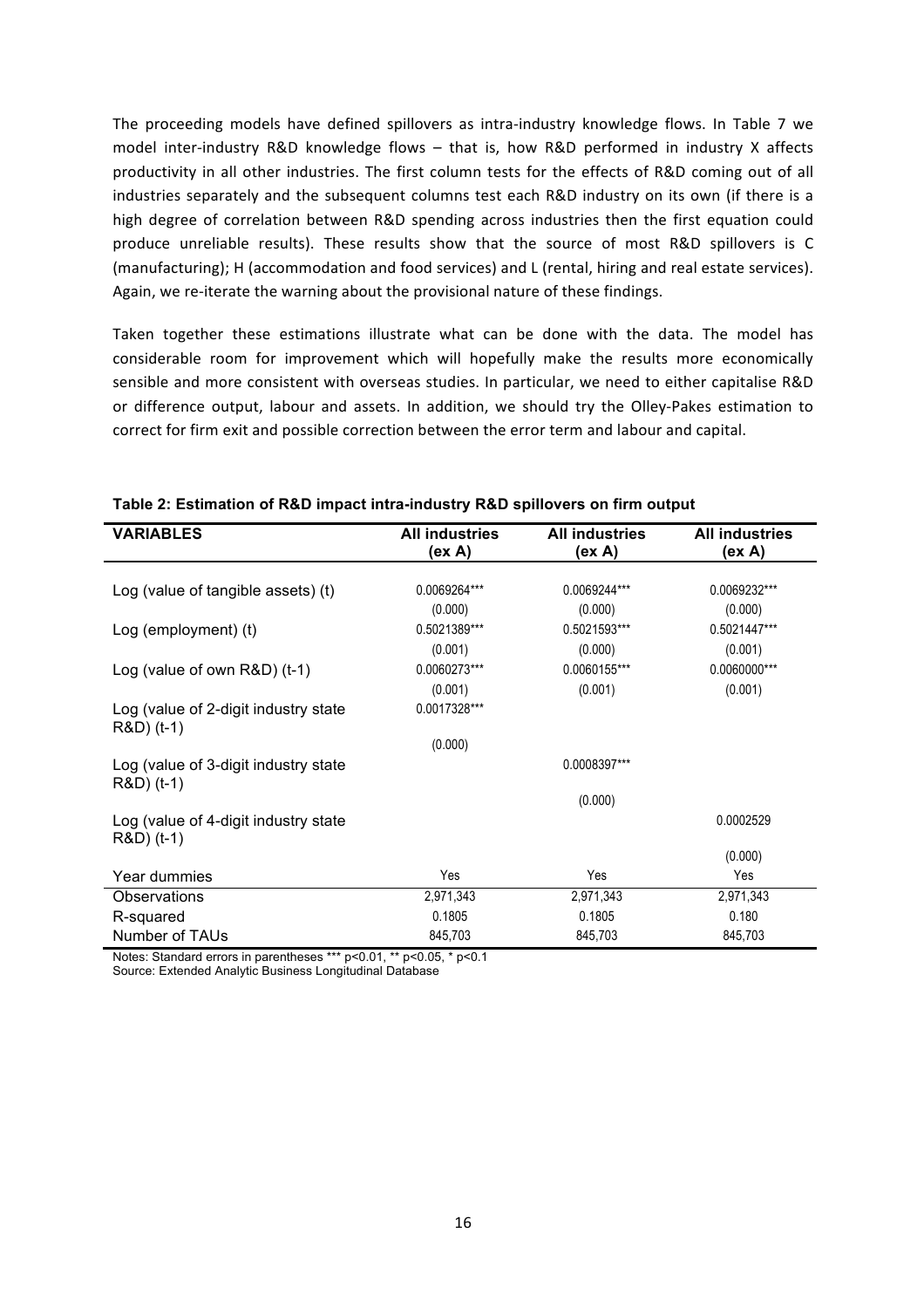**Table 3: Estimation of intra-industry spillovers by 1-digit industry on firm output**

|                                              | 1-digit industry |              |               |              |               |              |              |              |
|----------------------------------------------|------------------|--------------|---------------|--------------|---------------|--------------|--------------|--------------|
| <b>VARIABLES</b>                             | B                | C            | D             | Е            |               | G            | H            |              |
| Log (value of tangible<br>assets)            | $-0.0005764$     | 0.0066555*** | 0.0062685***  | 0.0086735*** | 0.0064296***  | 0.0049799*** | 0.0072663*** | 0.0072504*** |
|                                              | (0.003)          | (0.000)      | (0.002)       | (0.000)      | (0.001)       | (0.001)      | (0.001)      | (0.001)      |
| Log (employment)                             | 0.5226745***     | 0.5532750*** | 0.4991057***  | 0.4885248*** | 0.4906930***  | 0.4866691*** | 0.5922836*** | 0.4660392*** |
|                                              | (0.016)          | (0.003)      | (0.013)       | (0.002)      | (0.004)       | (0.003)      | (0.003)      | (0.003)      |
| Log (value of own R&D)                       | 0.0207275*       | 0.0043153*   | $-0.0222038*$ | 0.0069310    | 0.0041898     | 0.0045437    | 0.0027849    | 0.0228757*** |
|                                              | (0.011)          | (0.002)      | (0.013)       | (0.007)      | (0.006)       | (0.010)      | (0.023)      | (0.008)      |
| Log (value of 2-digit<br>industry state R&D) | $-0.0044848$     | 0.0025364    | 0.0032893     | 0.0062525*** | $-0.0035441*$ | 0.0029400*** | 0.0000954    | 0.0011962*   |
|                                              | (0.012)          | (0.002)      | (0.003)       | (0.001)      | (0.002)       | (0.001)      | (0.001)      | (0.001)      |
| Year dummies                                 | Yes              | Yes          | Yes           | Yes          | Yes           | Yes          | Yes          | Yes          |
| Observations                                 | 5,931            | 235,194      | 11,553        | 522,648      | 160,769       | 322,136      | 227,189      | 175,056      |
| R-squared                                    | 0.205            | 0.197        | 0.174         | 0.191        | 0.115         | 0.127        | 0.220        | 0.186        |
| Number of TAUs                               | 1,607            | 61,721       | 3,352         | 155,389      | 44,606        | 92,977       | 71,971       | 49,914       |

Notes: Standard errors in parentheses \*\*\* p<0.01, \*\* p<0.05, \* p<0.1

Source: Extended Analytic Business Longitudinal Database

|                                                           | 1-digit industry |               |              |              |              |              |              |
|-----------------------------------------------------------|------------------|---------------|--------------|--------------|--------------|--------------|--------------|
| <b>VARIABLES</b>                                          |                  | К             |              | М            | Q            | R            | S            |
| Log (value of tangible<br>assets) (t)                     | 0.0076238***     | 0.0069311***  | 0.0064554*** | 0.0071022*** | 0.0052133*** | 0.0078115*** | 0.0063383*** |
|                                                           | (0.001)          | (0.001)       | (0.001)      | (0.000)      | (0.000)      | (0.001)      | (0.001)      |
| Log (employment) (t)                                      | 0.4807451***     | 0.4140106***  | 0.4773163*** | 0.5357421*** | 0.4647341*** | 0.4926519*** | 0.5070561*** |
|                                                           | (0.007)          | (0.003)       | (0.003)      | (0.002)      | (0.003)      | (0.007)      | (0.003)      |
| Log (value of own R&D) (t-1)                              | 0.0200883**      | 0.0142371**   | $-0.0064163$ | 0.0046494*   | 0.0328335*** | 0.0061507    | $-0.0048527$ |
|                                                           | (0.009)          | (0.007)       | (0.013)      | (0.003)      | (0.012)      | (0.020)      | (0.010)      |
| Log (value of 2-digit industry<br>state $R&D$ ) ( $t-1$ ) | 0.0040388        | $-0.0036733*$ | $-0.0011620$ | 0.0058988**  | $-0.0003887$ | $-0.0005475$ | $-0.0019384$ |
|                                                           | (0.003)          | (0.002)       | (0.001)      | (0.003)      | (0.001)      | (0.002)      | (0.001)      |
| Year dummies                                              | Yes              | Yes           | Yes          | Yes          | Yes          | Yes          | Yes          |
| Observations                                              | 29,137           | 132,658       | 150,836      | 465,465      | 239,386      | 44,951       | 248,434      |
| R-squared                                                 | 0.177            | 0.144         | 0.155        | 0.251        | 0.164        | 0.146        | 0.192        |
| Number of TAUs                                            | 8,307            | 40,098        | 43,815       | 129,828      | 60,873       | 12,876       | 70,689       |

Notes: Standard errors in parentheses \*\*\* p<0.01, \*\* p<0.05, \* p<0.1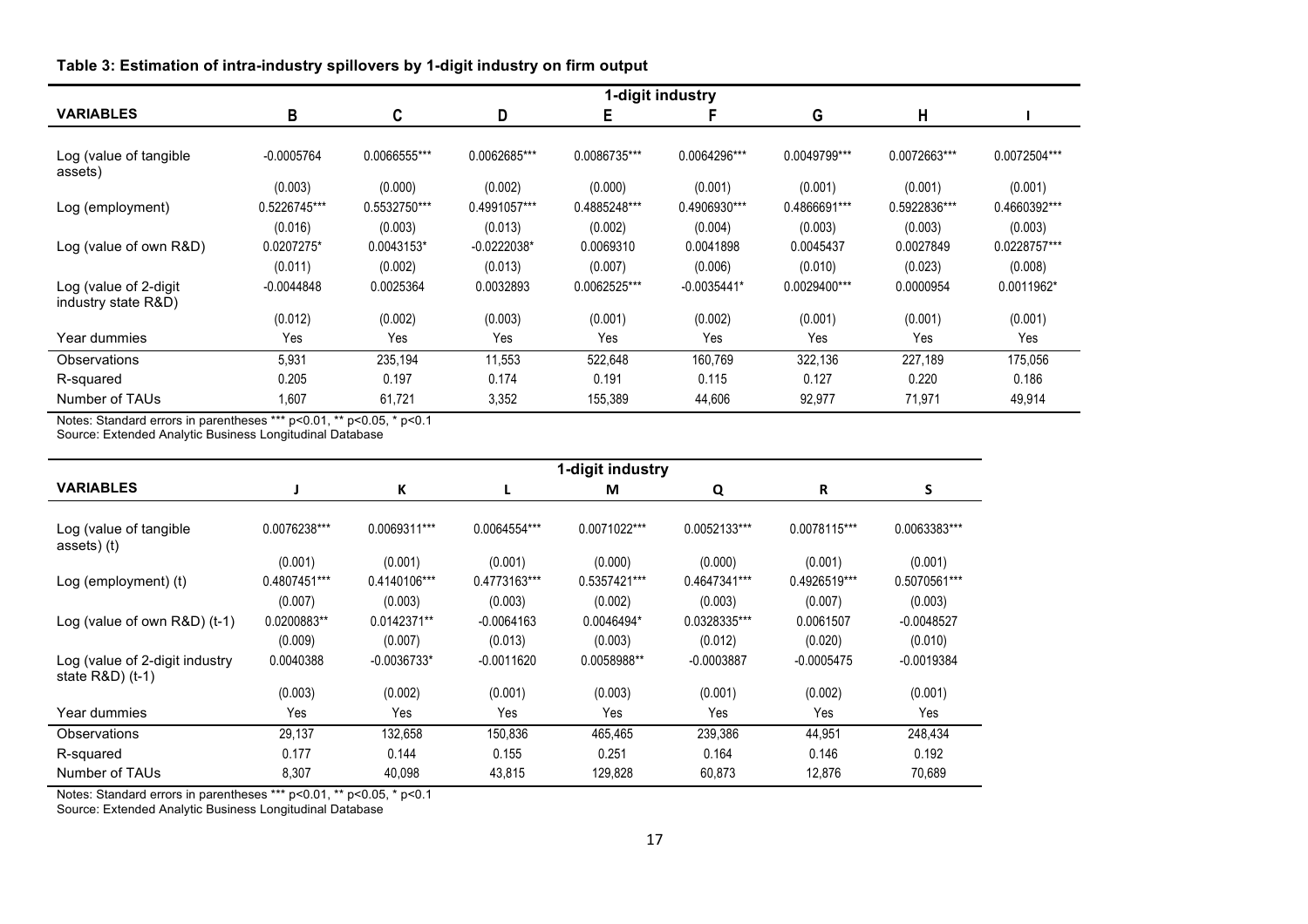| Table 4: Estimation of R&D impact 2-digit intra-industry R&D spillovers on firm output, by firm employee size |  |  |
|---------------------------------------------------------------------------------------------------------------|--|--|
|                                                                                                               |  |  |

| <b>VARIABLES</b>                                     | all sizes    | Under 5      | $5 - 19$     | 20-199       | <b>Over 200</b> |  |
|------------------------------------------------------|--------------|--------------|--------------|--------------|-----------------|--|
|                                                      |              | employees    | employees    | employees    | employees       |  |
| Log (value of tangible assets) (t)                   | 0.0069264*** | 0.0070344*** | 0.0028531*** | 0.0034466*** | 0.0025452**     |  |
|                                                      | (0.000)      | (0.000)      | (0.000)      | (0.000)      | (0.001)         |  |
| Log (employment) (t)                                 | 0.5021389*** | 0.4403259*** | 0.8098858*** | 0.8024972*** | 0.6921485***    |  |
|                                                      | (0.001)      | (0.001)      | (0.003)      | (0.006)      | (0.016)         |  |
| Log (value of own $R&D$ ) ( $t-1$ )                  | 0.0060273*** | $-0.0032042$ | 0.0031237    | $-0.0012066$ | 0.0008298       |  |
|                                                      | (0.001)      | (0.004)      | (0.002)      | (0.002)      | (0.003)         |  |
| Log (value of 2-digit industry state R&D)<br>$(t-1)$ | 0.0017328*** | 0.0025016*** | 0.0007669    | 0.0025965*** | 0.0008295       |  |
|                                                      | (0.000)      | (0.000)      | (0.000)      | (0.001)      | (0.003)         |  |
| Year dummies                                         |              |              |              |              |                 |  |
| Observations                                         | 2,971,343    | 2,175,974    | 752,053      | 191,722      | 15,810          |  |
| R-squared                                            | 0.180        | 0.149        | 0.131        | 0.152        | 0.183           |  |
| Number of TAUs                                       | 845.703      | 694,868      | 236.460      | 57,430       | 4,689           |  |

Source: Extended Analytic Business Longitudinal Database

#### **Table 5: Estimation of R&D impact 3-digit intra-industry R&D spillovers on firm output, by firm employee size**

| <b>VARIABLES</b>                          | all sizes    | Under 5      | $5 - 19$     | 20-199       | <b>Over 200</b> |
|-------------------------------------------|--------------|--------------|--------------|--------------|-----------------|
|                                           |              | employees    | employees    | employees    | employees       |
| Log (value of tangible assets) (t)        | 0.0069244*** | 0.0368717*** | 0.0028507*** | 0.0034558*** | 0.0025543**     |
|                                           | (0.000)      | (0.001)      | (0.000)      | (0.000)      | (0.001)         |
| Log (employment) (t)                      | 0.5021593*** | 0.4519065*** | 0.8098596*** | 0.8023326*** | 0.6921689***    |
|                                           | (0.001)      | (0.001)      | (0.003)      | (0.006)      | (0.016)         |
| Log (value of own $R&D$ ) ( $t-1$ )       | 0.0060155*** | 0.0030361    | 0.0031084    | $-0.0012413$ | 0.0008533       |
|                                           | (0.001)      | (0.005)      | (0.002)      | (0.002)      | (0.003)         |
| Log (value of 3-digit industry state R&D) |              |              |              |              |                 |
| $(t-1)$                                   | 0.0008397*** | 0.0006876*** | $-0.0000898$ | 0.0016133**  | 0.0028709       |
|                                           | (0.000)      | (0.000)      | (0.000)      | (0.001)      | (0.003)         |
| Year dummies                              | Yes          | Yes          | Yes          | Yes          | Yes             |
| Observations                              | 2,971,343    | 924,452      | 752,053      | 191,722      | 15,810          |
| R-squared                                 | 0.180        | 0.156        | 0.131        | 0.152        | 0.183           |
| Number of TAUs                            | 845,703      | 294,231      | 236,460      | 57,430       | 4,689           |

Notes: Standard errors in parentheses \*\*\* p<0.01, \*\* p<0.05, \* p<0.1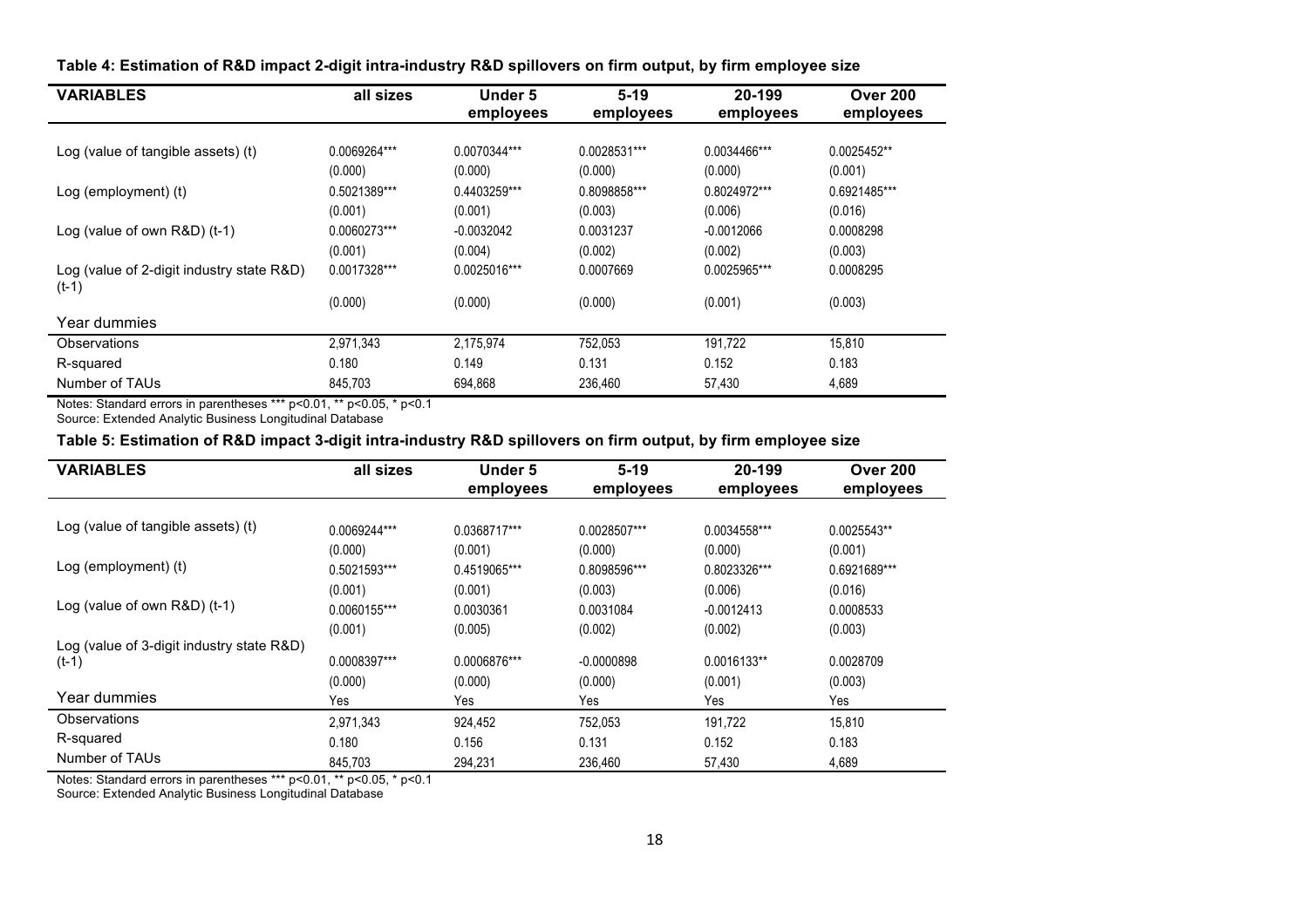| <b>VARIABLES</b>                          | all sizes               | Under 5                 | $5-19$                  | 20-199                  | <b>Over 200</b>         |  |
|-------------------------------------------|-------------------------|-------------------------|-------------------------|-------------------------|-------------------------|--|
|                                           |                         | employees               | employees               | employees               | employees               |  |
| Log (value of tangible assets) (t)        | 0.0069232***            | 0.0368635***            | 0.0028510***            | 0.0034563***            | 0.0025357**             |  |
| Log (employment) (t)                      | (0.000)<br>0.5021447*** | (0.001)<br>0.4518723*** | (0.000)<br>0.8098625*** | (0.000)<br>0.8022413*** | (0.001)<br>0.6922002*** |  |
| Log (value of own R&D) (t-1)              | (0.001)<br>0.0060000*** | (0.001)<br>0.0030386    | (0.003)<br>0.0031101    | (0.006)<br>$-0.0012847$ | (0.016)<br>0.0008150    |  |
| Log (value of 4-digit industry state R&D) | (0.001)                 | (0.005)                 | (0.002)                 | (0.002)                 | (0.003)                 |  |
| $(t-1)$                                   | 0.0002529<br>(0.000)    | 0.0000387<br>(0.000)    | 0.0000132<br>(0.000)    | 0.0025061***<br>(0.001) | $-0.0003805$<br>(0.002) |  |
| Year dummies                              | Yes                     | Yes                     | Yes                     | Yes                     | Yes                     |  |
| Observations                              | 2,971,343               | 924,452                 | 752,053                 | 191,722                 | 15,810                  |  |
| R-squared                                 | 0.180                   | 0.156                   | 0.131                   | 0.152                   | 0.183                   |  |
| Number of TAUs                            | 845,703                 | 294,231                 | 236,460                 | 57,430                  | 4,689                   |  |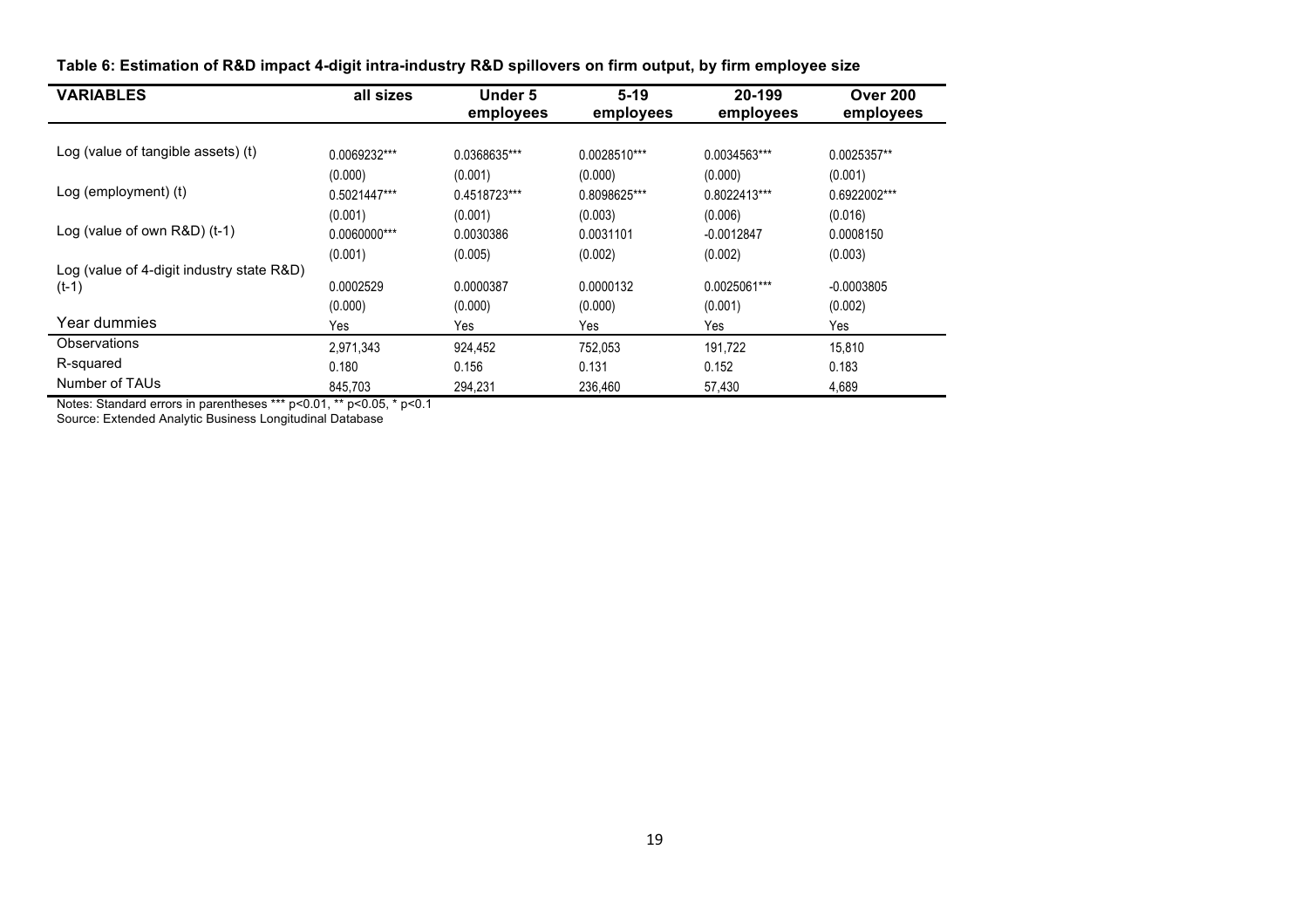| <b>VARIABLES</b>                             | All ind<br>(ex A) | <b>All ind</b><br>(ex A) | All ind<br>(ex A) | <b>All ind</b><br>(ex A) | All ind<br>(ex A) | All ind<br>(ex A) | <b>All ind</b><br>(ex A) | All ind<br>(ex A) | All ind<br>(ex A) |
|----------------------------------------------|-------------------|--------------------------|-------------------|--------------------------|-------------------|-------------------|--------------------------|-------------------|-------------------|
| Log (value of tangible<br>assets) (t)        | 0.0069114***      | 0.0069280***             | 0.0069234***      | 0.0069230***             | 0.0069229***      | 0.0069224***      | 0.0069248***             | 0.0069225***      | 0.0069194***      |
|                                              | (0.000)           | (0.000)                  | (0.000)           | (0.000)                  | (0.000)           | (0.000)           | (0.000)                  | (0.000)           | (0.000)           |
| Log (employment) (t)                         | 0.5019618***      | 0.5021002***             | 0.5021202***      | 0.5021375***             | 0.5021365***      | 0.5021451***      | 0.5021303***             | 0.5021454***      | 0.5019917***      |
|                                              | (0.001)           | (0.001)                  | (0.001)           | (0.001)                  | (0.001)           | (0.001)           | (0.001)                  | (0.001)           | (0.001)           |
| Log (value of own R&D) (t-1)                 | 0.0060258***      | 0.0060289***             | 0.0059933***      | 0.0060469***             | 0.0060012***      | 0.0060036***      | 0.0060035***             | 0.0060009***      | 0.0059822***      |
|                                              | (0.001)           | (0.001)                  | (0.001)           | (0.001)                  | (0.001)           | (0.001)           | (0.001)                  | (0.001)           | (0.001)           |
| Log (value of industry A<br>state R&D) (t-1) | 0.0023258***      |                          |                   |                          |                   |                   |                          |                   |                   |
|                                              | (0.001)           |                          |                   |                          |                   |                   |                          |                   |                   |
| Log (value of industry B<br>state R&D) (t-1) | $-0.0034623***$   |                          | $-0.0022921***$   |                          |                   |                   |                          |                   |                   |
|                                              | (0.001)           |                          | (0.001)           |                          |                   |                   |                          |                   |                   |
| Log (value of industry C<br>state R&D) (t-1) | 0.0039346**       |                          |                   | 0.0050282***             |                   |                   |                          |                   |                   |
|                                              | (0.002)           |                          |                   | (0.001)                  |                   |                   |                          |                   |                   |
| Log (value of industry D<br>state R&D) (t-1) | $-0.0034406***$   |                          |                   |                          | $-0.0001667$      |                   |                          |                   |                   |
|                                              | (0.001)           |                          |                   |                          | (0.001)           |                   |                          |                   |                   |
| Log (value of industry E<br>state R&D) (t-1) | $-0.0026046***$   |                          |                   |                          |                   | $-0.0025040***$   |                          |                   |                   |
|                                              | (0.001)           |                          |                   |                          |                   | (0.001)           |                          |                   |                   |
| Log (value of industry F<br>state R&D) (t-1) | 0.0003376         |                          |                   |                          |                   |                   | $-0.0014640**$           |                   |                   |
|                                              | (0.001)           |                          |                   |                          |                   |                   | (0.001)                  |                   |                   |
| Log (value of industry G<br>state R&D) (t-1) | 0.0022469***      |                          |                   |                          |                   |                   |                          | 0.0007812         |                   |
|                                              | (0.001)           |                          |                   |                          |                   |                   |                          | (0.001)           |                   |
| Log (value of industry H<br>state R&D) (t-1) | 0.0025554***      |                          |                   |                          |                   |                   |                          |                   | 0.0025485***      |
|                                              | (0.000)           |                          |                   |                          |                   |                   |                          |                   | (0.000)           |
| Year dummies                                 |                   |                          |                   |                          |                   |                   |                          |                   |                   |
| Observations                                 | 2,971,343         | 2,971,343                | 2,971,343         | 2,971,343                | 2,971,343         | 2,971,343         | 2,971,343                | 2,971,343         | 2,971,343         |
| R-squared                                    | 0.181             | 0.181                    | 0.180             | 0.180                    | 0.180             | 0.180             | 0.180                    | 0.180             | 0.181             |
| Number of TAUs                               | 845,703           | 845,703                  | 845,703           | 845,703                  | 845,703           | 845,703           | 845,703                  | 845,703           | 845,703           |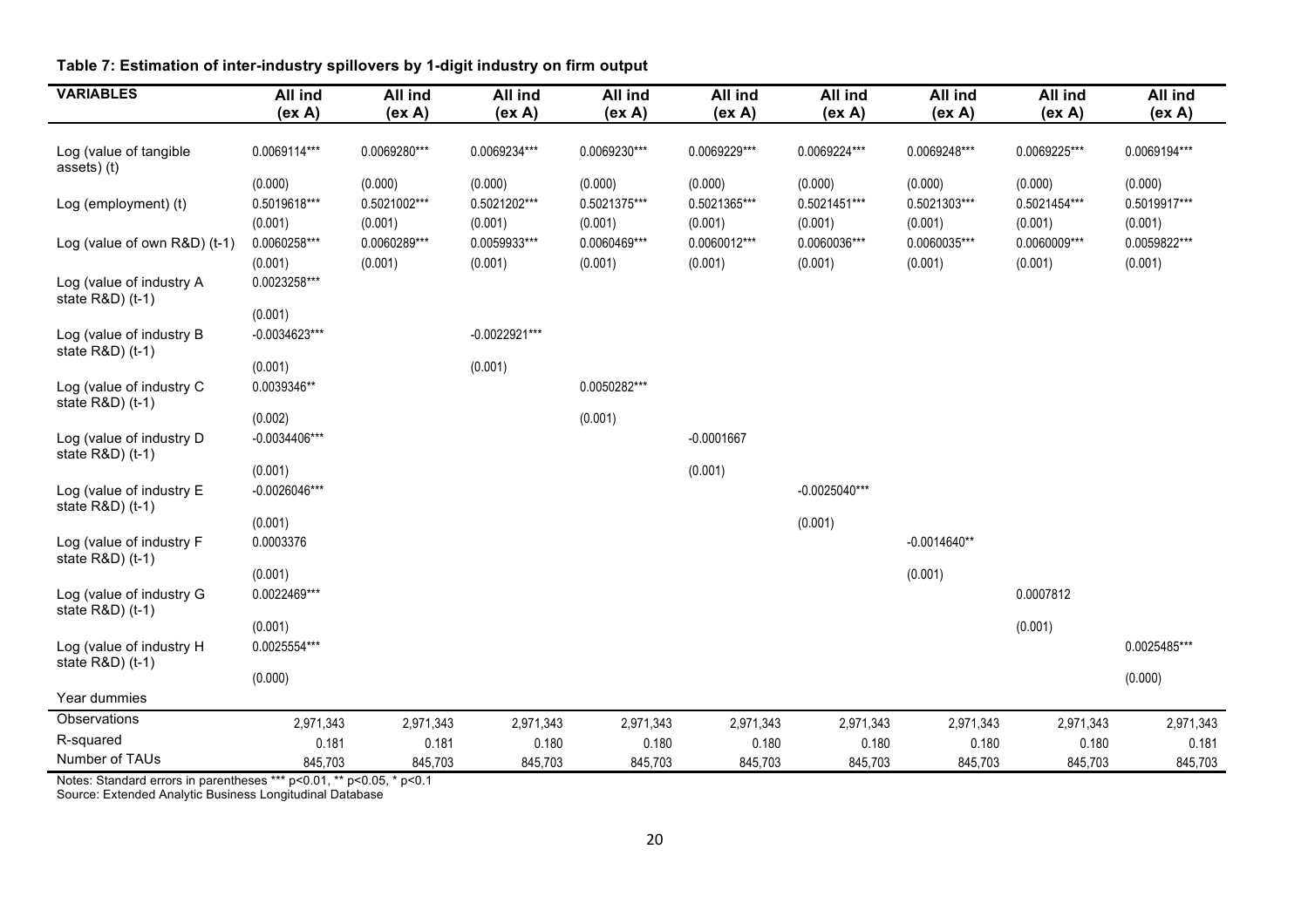| <b>VARIABLES</b>                                    | All ind<br>(ex A) | All ind<br>(ex A) | All ind<br>(ex A) | All ind<br>(ex A) | All ind<br>(ex A) | All ind<br>(ex A) | All ind<br>(ex A) | All ind<br>(ex A) | All ind<br>(ex A) |
|-----------------------------------------------------|-------------------|-------------------|-------------------|-------------------|-------------------|-------------------|-------------------|-------------------|-------------------|
| Log (value of tangible                              |                   |                   |                   |                   |                   |                   |                   |                   |                   |
| assets) (t)                                         | 0.0069280***      | 0.0069232***      | 0.0069224***      | 0.0069215***      | 0.0069257***      | 0.0069225***      | 0.0069224***      | 0.0069222***      | 0.0069252***      |
|                                                     | (0.000)           | (0.000)           | (0.000)           | (0.000)           | (0.000)           | (0.000)           | (0.000)           | (0.000)           | (0.000)           |
| Log (employment) (t)                                | 0.5021002***      | 0.5021367***      | 0.5021260***      | 0.5021153***      | 0.5021359***      | 0.5021455***      | 0.5021378***      | 0.5021434***      | 0.5021313***      |
| Log (value of own<br>R&D) (t-1)                     | (0.001)           | (0.001)           | (0.001)           | (0.001)           | (0.001)           | (0.001)           | (0.001)           | (0.001)           | (0.001)           |
|                                                     | 0.0060289***      | 0.0060009***      | 0.0059980***      | 0.0060019***      | 0.0060118***      | 0.0060042***      | 0.0060024***      | 0.0060008***      | 0.0060112***      |
|                                                     | (0.001)           | (0.001)           | (0.001)           | (0.001)           | (0.001)           | (0.001)           | (0.001)           | (0.001)           | (0.001)           |
| Log (value of industry<br>I state $R&D$ ) ( $t-1$ ) | 0.0003869         | 0.0001052         |                   |                   |                   |                   |                   |                   |                   |
|                                                     | (0.000)           | (0.000)           |                   |                   |                   |                   |                   |                   |                   |
| Log (value of industry<br>J state $R&D$ ) ( $t-1$ ) | $-0.0020235**$    |                   | $-0.0017273***$   |                   |                   |                   |                   |                   |                   |
|                                                     | (0.001)           |                   | (0.001)           |                   |                   |                   |                   |                   |                   |
| Log (value of industry<br>K state $R&D$ ) (t-1)     | $-0.0016506**$    |                   |                   | $-0.0023578***$   |                   |                   |                   |                   |                   |
|                                                     | (0.001)           |                   |                   | (0.001)           |                   |                   |                   |                   |                   |
| Log (value of industry<br>L state $R&D$ ) ( $t-1$ ) | 0.0033680***      |                   |                   |                   | 0.0026109***      |                   |                   |                   |                   |
|                                                     | (0.000)           |                   |                   |                   | (0.000)           |                   |                   |                   |                   |
| Log (value of industry<br>M state $R&D$ ) (t-1)     | $-0.0030623**$    |                   |                   |                   |                   | $-0.0050235***$   |                   |                   |                   |
|                                                     | (0.001)           |                   |                   |                   |                   | (0.001)           |                   |                   |                   |
| Log (value of industry<br>$Q$ state $R&D$ ) (t-1)   | $-0.0002754$      |                   |                   |                   |                   |                   | 0.0004854         |                   |                   |
|                                                     | (0.001)           |                   |                   |                   |                   |                   | (0.001)           |                   |                   |
| Log (value of industry<br>R state R&D) (t-1)        | 0.0001012         |                   |                   |                   |                   |                   |                   | 0.0002161         |                   |
|                                                     | (0.000)           |                   |                   |                   |                   |                   |                   | (0.000)           |                   |
| Log (value of industry<br>S state R&D) (t-1)        | $-0.0028398***$   |                   |                   |                   |                   |                   |                   |                   | $-0.0021391***$   |
|                                                     | (0.001)           |                   |                   |                   |                   |                   |                   |                   | (0.001)           |
| Year dummies                                        | Yes               | Yes               | Yes               | Yes               | Yes               | Yes               | Yes               | Yes               | Yes               |
| Observations                                        | 2,971,343         | 2,971,343         | 2,971,343         | 2,971,343         | 2,971,343         | 2,971,343         | 2,971,343         | 2,971,343         | 2,971,343         |
| R-squared                                           | 0.181             | 0.180             | 0.180             | 0.180             | 0.181             | 0.180             | 0.180             | 0.180             | 0.180             |
| Number of TAUs                                      | 845,703           | 845,703           | 845,703           | 845,703           | 845,703           | 845,703           | 845,703           | 845,703           | 845,703           |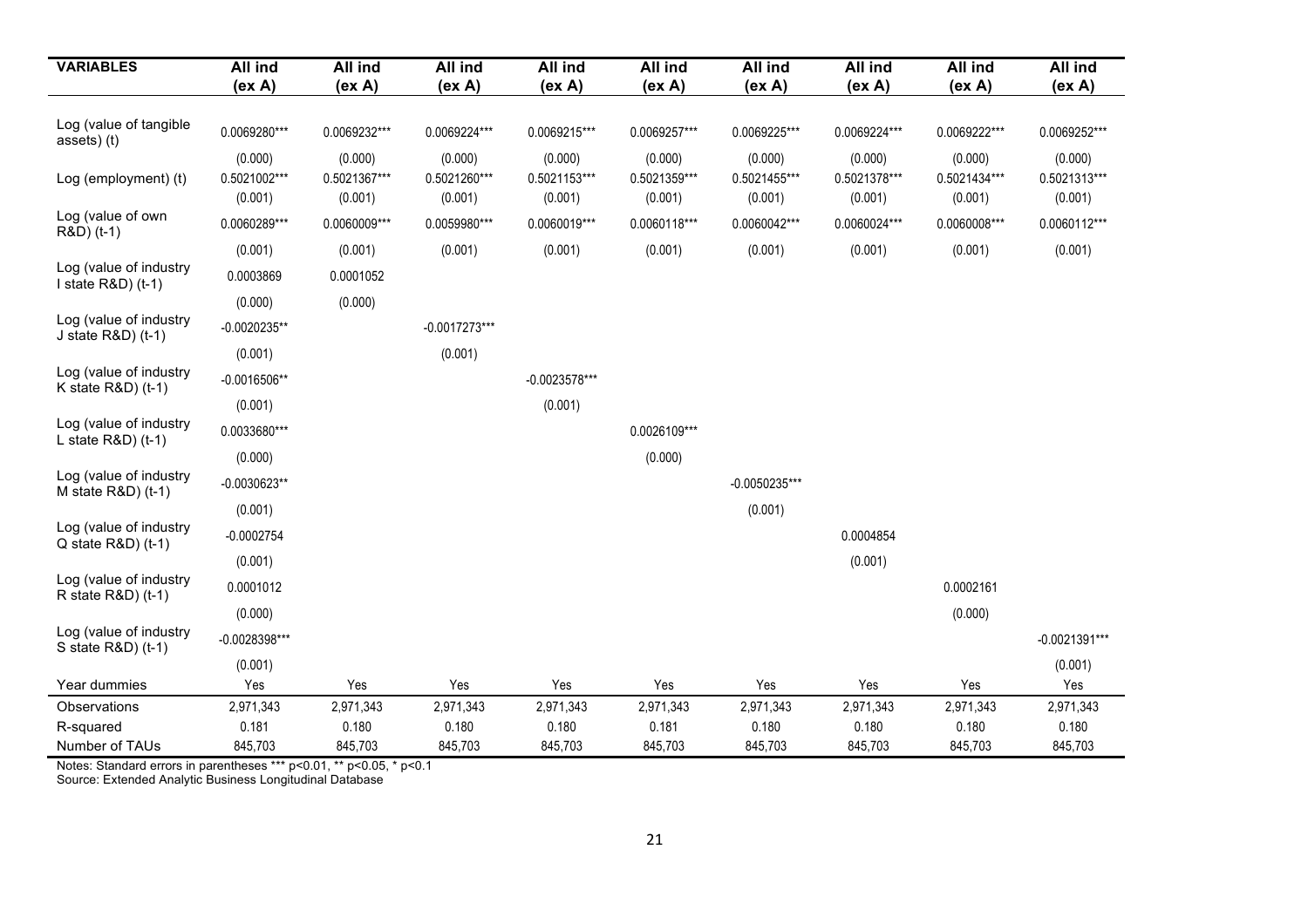#### **Mechanisms to increase spillovers**

It would be premature to say what the ultimate effects of R&D spending have been in Australia from the models estimated above. However, we should be cognisant of the possibility that the magnitude of effects from own R&D and spillover R&D may be small in Australia as a whole compared with overseas studies (as reviewed above); or in some local industries compared with others. We may want to think now about the implications this may have for policy.

A low elasticity (and rate of return) on R&D spillovers compared with international estimates can mean one of two things. Either the nature of R&D in Australia is very tightly held within the originating business or has very little applicability to other Australian businesses in the same industry. Or, the institutions and networks that link businesses with potentially overlapping R&D and technology interests are poor by international standards.

Thin markets and the absence of deep market structures could lead to a lack of applicability between businesses operating in what appears to be the same industry, but in reality may be quite a different type of technology.

The second reason – sparse and poor networking and collaborating institutions – is consistent with international rankings of the Global Innovation Index and the World Economic Forum. Our poor performance in this area is also an opportunity for us. We do not have to reinvent the wheel here, as there are good examples overseas of mechanisms for maximising to external benefits from R&D. These include, but are not limited to:

- The public funding of bipartisan intermediary bodies which organise seminar, workshops and events to bring related industry people together. Depending on the technology and the history of regions, these might be universities, peak academies, public research institutes, industry organisations or even large private businesses. These relate to strengthening the ties between research organisations and industry, making education and training more responsive and improving the financial sector's knowledge of and confidence in manufacturing
- A culture of trust, reciprocity between businesses with common interests. Overseas research has shown that the frequency of interaction between R&D employees from different firms has a positive impact on the frequency of innovations in these firms. It is important that people expect the relationship to be reciprocal regarding the quality and quantity of knowledge that was to be exchanged. A lack of reciprocity results in people refusing to act as a source of knowledge spillover (Schrader 1991).
- Personal social networks and informal, face-to-face communication between individuals who are already mutually acquainted allows the identification of entrepreneurial opportunities (Sorenson 2005).
- Countries such as the USA, Germany and the lowlands of Belgium, Netherlands and Denmark have been operating schemes that underpin the risk of innovation for business and create networks of trust and collaboration between the research sector and businesses for many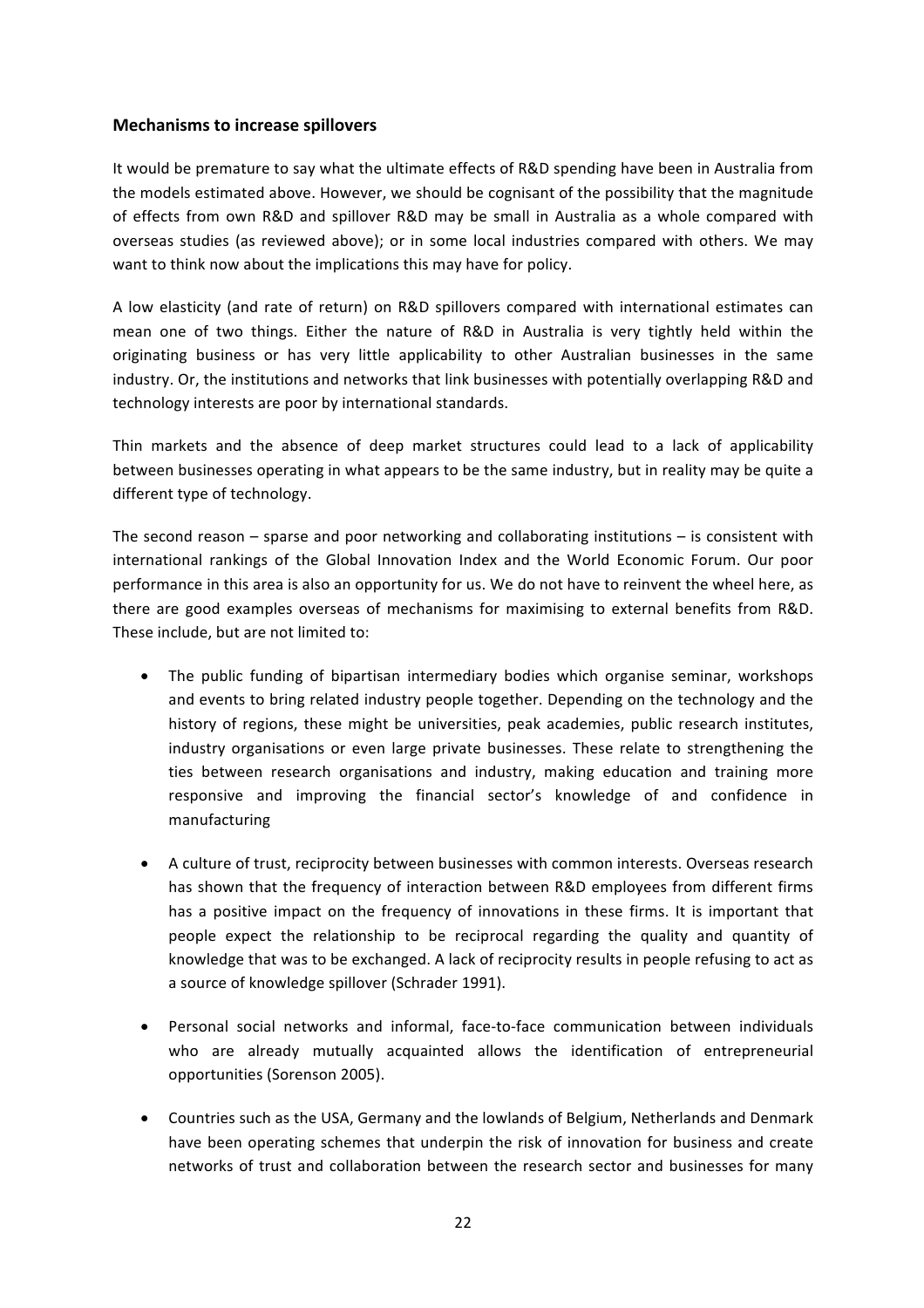decades. The rise and dominance of Silicon Valley would not have happened without the US Departments of Defence and Energy DARPA<sup>15</sup> and ARPA-E<sup>16</sup> projects. The SBIR<sup>17</sup> programs in the US are legendary for co-investing in the successful commercialisation of frontier technologies. The Fraunhofer Institutes make Germany a leader in applied research as well as encouraging a flexible, autonomous and entrepreneurial approach to the society's research priorities. Recently, the UK has embarked on similar schemes. Extension services, whereby originators of research and new ideas, physically show their ideas to firms have been found to be effective. It is well know that face-to-face contact is needed to convey tacit knowledge. This type of knowledge is difficult to convey on paper or on-line and can only be learned through showing how.

- At issue for the industries survival is the need for Australia to 'Think global, act local'. We can't achieve the full value from our work and our talents unless we are integrated into the global supply chain. But neither can we achieve frontier advances without a close knit community of researchers, designers, financiers, entrepreneurs and manufacturers who use trust and confidence to make innovation successful. These tight relationships are not happening, or not happening in a comprehensive and supportive way.
- Australia punches above its weight in terms of research quantity and quality but its translation into value is poor and often limited to high profile cases such as CSIRO's wifi or Fraser's Gardasil. There is low hanging fruit here from improving the efficacy of collaboration between industry and public research. We need innovation hubs to develop solutions for global value chain and forge new models of working together; and stronger incentives to ensure our manufacturing capabilities and the diffusion of knowledge are developed in step with our research capabilities.
- There is a poor alignment of incentives between the research and industry sectors. The financial incentives in our universities and research institutes are too tightly focussed on the old 'publish or perish' indicators.

#### **References**

- ABS (2014) 'Australian Bureau of Statistics submission to the Productivity Commission's Inquiry into Business Set-up, Transfer and Closure" (available online at http://www.pc.gov.au/ data/assets/word\_doc/0008/187244/sub024-business.docx; checked on 23-06-2015).
- ABS (2015) 'Use of a Prototype Linked Employer-Employee Database to Describe Characteristics of Productive Firms', Research Paper, Cat. No. 1351.0.55.055.

 

<sup>&</sup>lt;sup>15</sup> Defense Advanced Research Projects Agency.

 $16$  Advanced Research Projects Agency-Energy.<br> $17$  Small Business Innovation Research program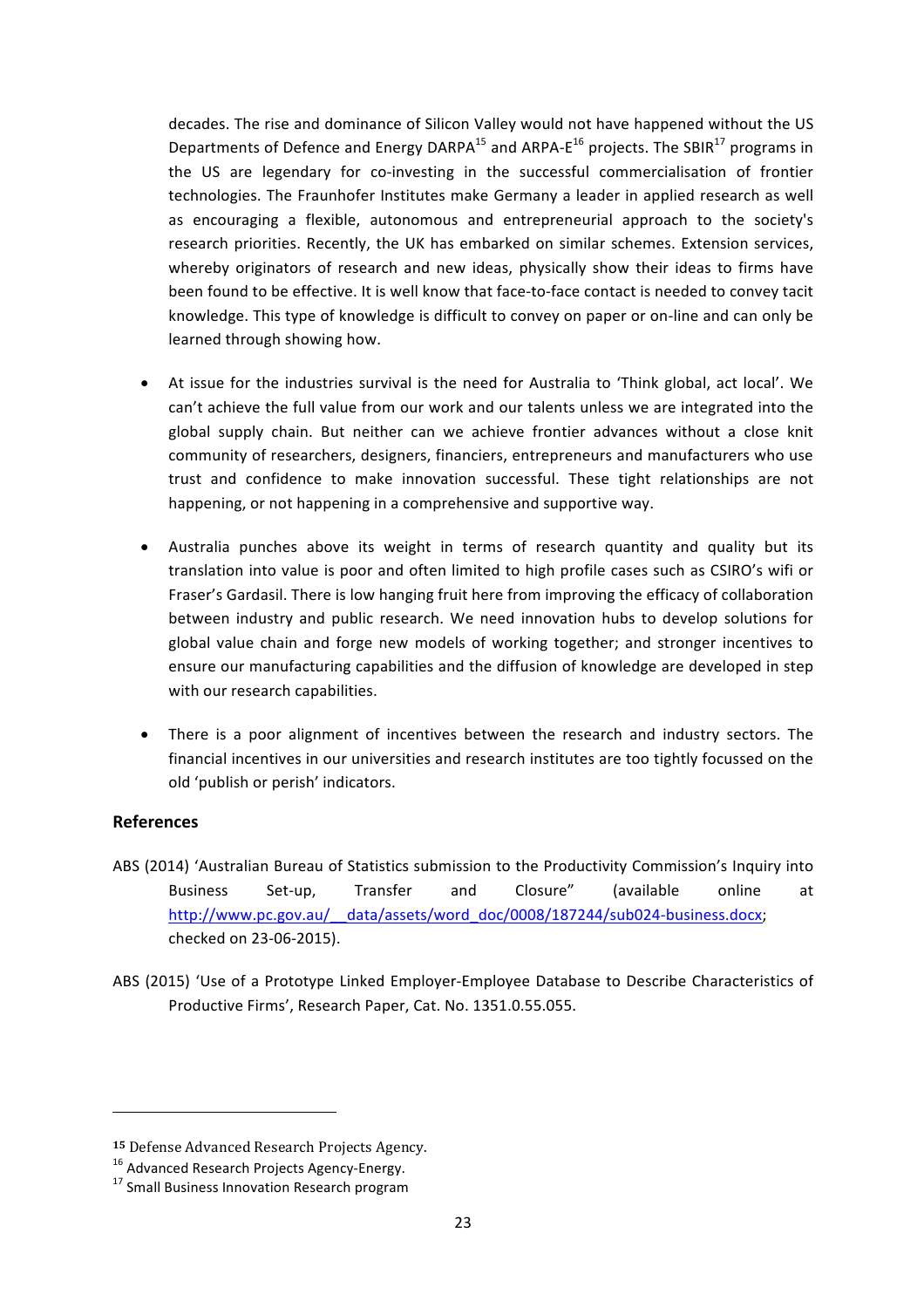- Akerman, I. Gaarder, M. Mogstad (2013), The skill complementarity of broadband Internet, Institute for the Study of Labor (IZA) Discussion Paper No. 7762 (downloaded from http://ftp.iza.org/dp7762.pdf).
- Alston, J. (2004) 'Spillovers', Australian Journal of Agricultural and Resource Economics, 46, 315–346.
- Chetty, R. (2012) 'Time Trends in the Use of Administrative Data for Empirical Research', presentation slides (downloaded from:

http://obs.rc.fas.harvard.edu/chetty/admin\_data\_trends.pdf on 18-06-2015).

- de Rassenfosse, G. and Jensen, P. (2013) Measuring Industry-Level R&D Spillovers in Australia, A Report for Department of Industry, Innovation, Science, Research and Tertiary Education, Melbourne Institute of Applied Economic and Social Research, University of Melbourne, mimeo.
- Döring, T. and Schnellenbach, J. (2006) 'What do we know about geographical knowledge spillovers and regional growth?: A survey of the literature', Regional Studies, 40:03, 375-395.
- Dowrick, S. (2002) Investing in the Knowledge Economy: implications for Australian economic growth. Paper prepared for the 2002 Economic and Social Outlook Conference, mimeo, ANU, Canberra.
- Einav, L. and J. Levin (2014) 'Economics in the age of big data' Science 346 (6210), DOI: 10.1126/science.1243089 (downloaded from:

http://web.stanford.edu/~leinav/pubs/Science2014.pdf on 18-06-2015).

- FSI Final Report (2014), (downloaded from http://fsi.gov.au/publications/final-report/ on 18-06-2015).
- Griffiths, W. and Webster, E. (2010) 'The Determinants of Research and Development and Intellectual Property Usage among Australian Companies, 1989 to 2002', Technovation, 30, 471–481.
- Hall, B., Mairesse, J. & Mohnen, P. (2010), 'Measuring the returns to R&D', in B. Hall & N. Rosenberg, eds, Handbook of the Economics of Innovation, North-Holland, Amsterdam.
- Kafouros, M. and Buckley, P. (2008) 'Under what conditions do firms benefit from the research efforts of other organizations?' Research Policy, 37, 225-239
- Meagher, K, and Rogers, M, (2004) 'Network density and R&D spillovers' Journal of Economic Behavior & Organization, 53, 237-260
- Piketty, T. and E. Saez (2014), 'Inequality in the long run' Science, 344 (6186), 838–843. oi: 10.1126/science.1251936.